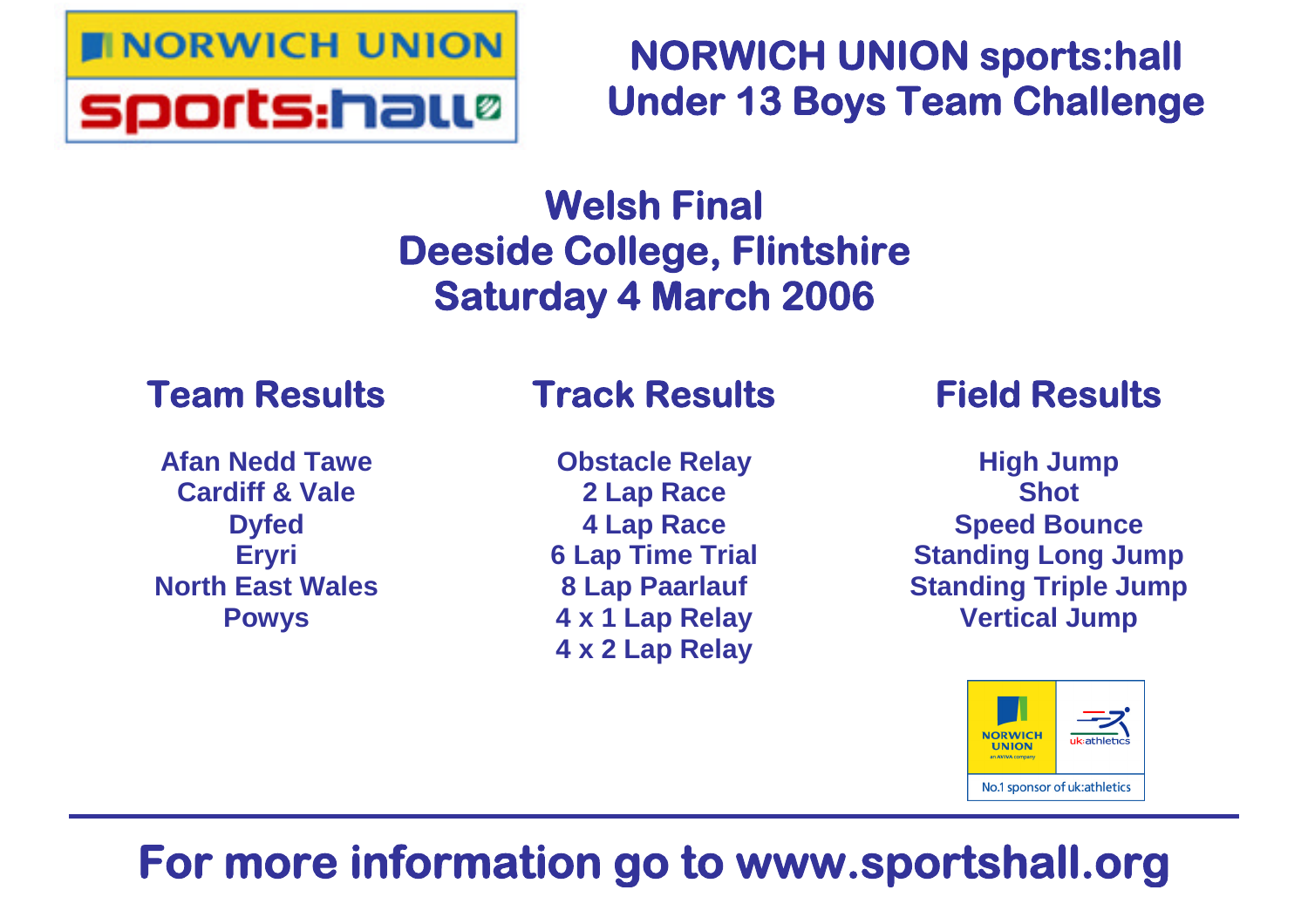### **Competition Results**

|         | <b>Competition:</b><br><b>NUS-Welsh Final Under 13 Boys</b> |               |              |              |          |     | Venue: | Deeside College |     |     |    |    |              |     |     | <b>Date</b><br>4 Mar 2006 |  |
|---------|-------------------------------------------------------------|---------------|--------------|--------------|----------|-----|--------|-----------------|-----|-----|----|----|--------------|-----|-----|---------------------------|--|
| Ranking | Team                                                        | <b>Colour</b> | <b>Score</b> | ΟR           | P8       | 4x1 | 4x2    | 2LR             | 4LR | 6LR | HJ | S. | <b>SB</b>    | SLJ | STJ | VJ                        |  |
|         | Powys                                                       | sky           | 659          | 60           | 50       | -60 | 60     | 52              | 40  | 50  | 38 | 42 | -51          | 48  | 58  | 50                        |  |
|         | Cardiff & Vale                                              | navy          | 605          | 70           | 30       | 70  | 70     | 37              | 52  | 34  | 58 | 22 | 38           | 52  | 34  | 38                        |  |
|         | Ervri                                                       | green         | 550          | 50           | -60      | 40  | 40     | 52              | 38  | 40  | 20 | 28 | 46           | 34  | 48  | 54                        |  |
| 4       | North East Wales                                            | royal         | 485          | 40           | 40       | 30  | 50     | 43              | 40  | 44  | 18 | 36 | 44           | 50  | 24  | 26                        |  |
| 5       | Dyfed                                                       | red           | 442          | $\mathbf{0}$ | 70       | 50  | 30     | 26              | 40  | 30  | 49 | 56 | 19           | 26  | 20  | 26                        |  |
|         | Afan Nedd Tawe                                              | orange        | 91           |              | $\Omega$ | 0   | 20     | 0               | 18  |     | 27 |    | <sup>n</sup> |     | 0   | 26                        |  |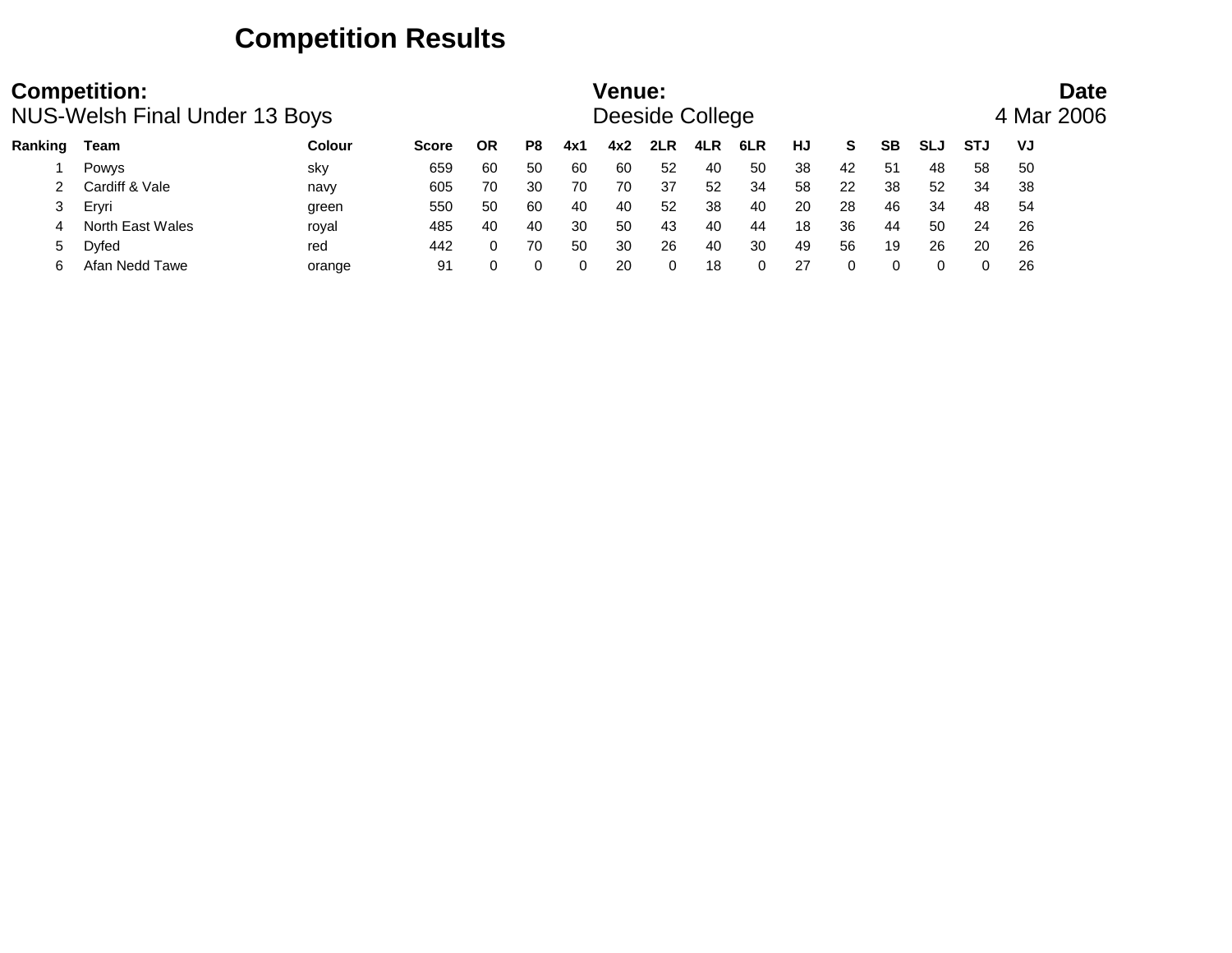### **Team Results Afan Nedd Tawe (orange)**

|         | <b>Competition:</b> | <b>NUS-Welsh Final Under 13 Boys</b> |        |              |           |                |          | <b>Venue:</b><br>Deeside College |          |                   |          |       |          |           |             |             |      | <b>Date</b><br>4 Mar 2006 |
|---------|---------------------|--------------------------------------|--------|--------------|-----------|----------------|----------|----------------------------------|----------|-------------------|----------|-------|----------|-----------|-------------|-------------|------|---------------------------|
| Ranking | Team                |                                      | Colour | <b>Score</b> | <b>OR</b> | P <sub>8</sub> | 4x1      | 4x2                              | 2LR      | 4LR               | 6LR      | HJ    | S        | <b>SB</b> | <b>SLJ</b>  | <b>STJ</b>  | VJ   |                           |
|         | Powys               |                                      | sky    | 659          | 60        | 50             | 60       | 60                               | 52       | 40                | 50       | 38    | 42       | 51        | 48          | 58          | 50   |                           |
|         | Cardiff & Vale      |                                      | navy   | 605          | 70        | 30             | 70       | 70                               | 37       | 52                | 34       | 58    | 22       | 38        | 52          | 34          | 38   |                           |
| 3       | Eryri               |                                      | green  | 550          | 50        | 60             | 40       | 40                               | 52       | 38                | 40       | 20    | 28       | 46        | 34          | 48          | 54   |                           |
|         | North East Wales    |                                      | royal  | 485          | 40        | 40             | 30       | 50                               | 43       | 40                | 44       | 18    | 36       | 44        | 50          | 24          | 26   |                           |
| 5       | Dyfed               |                                      | red    | 442          | $\Omega$  | 70             | 50       | 30                               | 26       | 40                | 30       | 49    | 56       | 19        | 26          | 20          | 26   |                           |
| 6       | Afan Nedd Tawe      |                                      | orange | 91           | 0         | 0              | $\Omega$ | 20                               | $\Omega$ | 18                | $\Omega$ | 27    | $\Omega$ | 0         | $\Omega$    | $\mathbf 0$ | 26   |                           |
|         | <b>Comp No Name</b> |                                      |        | <b>Event</b> |           | Perf1          |          | Perf <sub>2</sub>                |          | Perf <sub>3</sub> |          | Perf4 |          |           | <b>Best</b> | Ranking     |      | <b>Points</b>             |
|         |                     | Josh Sampson                         |        | HJ           |           |                | 1.25     |                                  |          |                   |          |       |          |           | 1.25        |             | $8=$ | 15                        |
|         |                     | <b>Bobby Baker</b>                   |        | 4LR          |           | 58.4           |          |                                  | 0.0      |                   |          |       |          |           | 58.4        | 12          |      | 8                         |
|         |                     | <b>Bobby Baker</b>                   |        | VJ           |           |                | 38       |                                  | 41       |                   | 37       |       | 48       |           | 48          |             | 8    | 16                        |
|         | 3                   | Sam Crocker                          |        | HJ           |           |                | 1.25     |                                  |          |                   |          |       |          |           | 1.25        | 10          |      | 12                        |
|         | 4                   | <b>Malcolm Smith</b>                 |        | 4LR          |           | 56.6           |          |                                  | 0.0      |                   |          |       |          |           | 56.6        | 11          |      | 10                        |
|         | 4                   | <b>Malcolm Smith</b>                 |        | VJ           |           |                | 31       |                                  | 34       |                   | 30       |       | 37       |           | 37          | 11          |      | 10                        |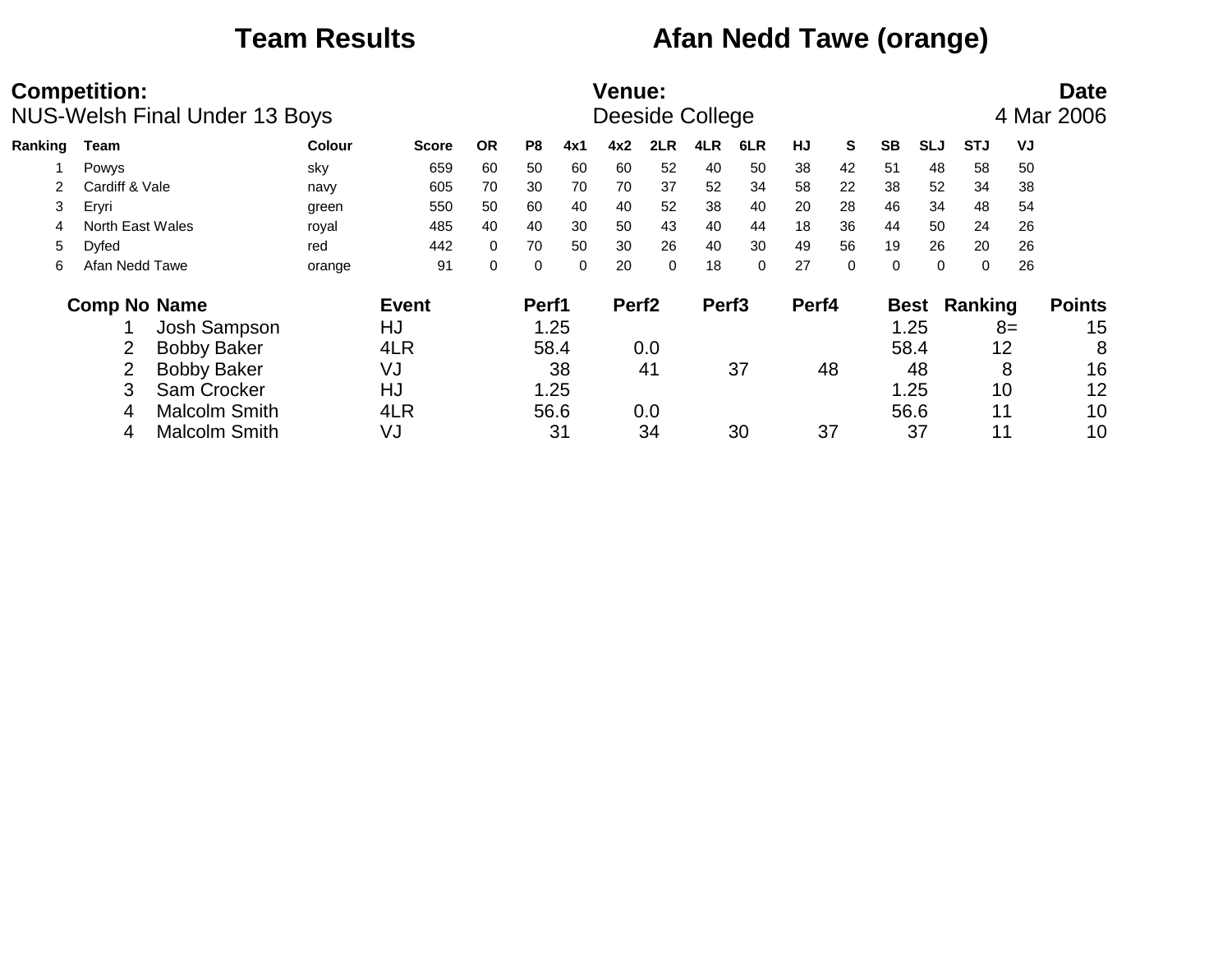### **Team Results Cardiff & Vale (navy)**

|         | <b>Competition:</b> | <b>NUS-Welsh Final Under 13 Boys</b> |        |              |             |                |          | Venue:            |             | Deeside College   |          |       |          |             |             |             |                | <b>Date</b><br>4 Mar 2006 |
|---------|---------------------|--------------------------------------|--------|--------------|-------------|----------------|----------|-------------------|-------------|-------------------|----------|-------|----------|-------------|-------------|-------------|----------------|---------------------------|
| Ranking | Team                |                                      | Colour | <b>Score</b> | <b>OR</b>   | P <sub>8</sub> | 4x1      | 4x2               | 2LR         | 4LR               | 6LR      | HJ    | S        | <b>SB</b>   | <b>SLJ</b>  | <b>STJ</b>  | VJ             |                           |
|         | Powys               |                                      | sky    | 659          | 60          | 50             | 60       | 60                | 52          | 40                | 50       | 38    | 42       | 51          | 48          | 58          | 50             |                           |
|         | Cardiff & Vale      |                                      | navy   | 605          | 70          | 30             | 70       | 70                | 37          | 52                | 34       | 58    | 22       | 38          | 52          | 34          | 38             |                           |
| 3       | Eryri               |                                      | green  | 550          | 50          | 60             | 40       | 40                | 52          | 38                | 40       | 20    | 28       | 46          | 34          | 48          | 54             |                           |
| 4       | North East Wales    |                                      | royal  | 485          | 40          | 40             | 30       | 50                | 43          | 40                | 44       | 18    | 36       | 44          | 50          | 24          | 26             |                           |
| 5       | Dyfed               |                                      | red    | 442          | 0           | 70             | 50       | 30                | 26          | 40                | 30       | 49    | 56       | 19          | 26          | 20          | 26             |                           |
| 6       | Afan Nedd Tawe      |                                      | orange | 91           | $\mathbf 0$ | $\mathbf 0$    | $\Omega$ | 20                | $\mathbf 0$ | 18                | $\Omega$ | 27    | $\Omega$ | $\mathbf 0$ | $\Omega$    | $\mathbf 0$ | 26             |                           |
|         | <b>Comp No Name</b> |                                      |        | <b>Event</b> |             | Perf1          |          | Perf <sub>2</sub> |             | Perf <sub>3</sub> |          | Perf4 |          |             | <b>Best</b> | Ranking     |                | <b>Points</b>             |
|         | 13                  | <b>Josh Swift</b>                    |        | 2LR          |             | 24.0           |          |                   | 0.0         |                   |          |       |          | 24.0        |             |             | $7=$           | 17                        |
|         | 13                  | <b>Josh Swift</b>                    |        | <b>STJ</b>   |             | 4.80           |          |                   | 0.00        |                   | 5.62     | 4.84  |          | 5.62        |             |             | 7              | 18                        |
|         | 14                  | <b>David Davies</b>                  |        | 4LR          |             | 50.1           |          |                   | 48.7        |                   |          |       |          | 48.7        |             |             |                | 30                        |
|         | 14                  | <b>David Davies</b>                  |        | HJ           |             | 1.44           |          |                   |             |                   |          |       |          |             | 1.44        |             |                | 30                        |
|         | 15                  | <b>Tony Ruiz</b>                     |        | 2LR          |             | 23.6           |          |                   | 24.0        |                   |          |       |          | 24.0        |             |             | 6              | 20                        |
|         | 15                  | <b>Tony Ruiz</b>                     |        | <b>SLJ</b>   |             | 2.20           |          |                   | 2.20        |                   | 2.14     | 2.12  |          | 2.20        |             |             | 5              | 22                        |
|         | 16                  | Reece Allin                          |        | 4LR          |             | 50.0           |          |                   | 50.8        |                   |          |       |          | 50.8        |             |             | 5              | 22                        |
|         | 16                  | Reece Allin                          |        | VJ           |             |                | 43       |                   | 48          |                   | 51       |       | 47       |             | 51          |             | 6              | 20                        |
|         | 17                  | <b>Oliver Laity</b>                  |        | 6LR          |             | 1:27.0         |          |                   |             |                   |          |       |          | 1:27.0      |             |             | 7              | 18                        |
|         | 17                  | <b>Oliver Laity</b>                  |        | VJ           |             |                | 41       |                   | 44          |                   | 49       |       | 44       |             | 49          |             |                | 18                        |
|         | 18                  | <b>Oliver Trotman</b>                |        | <b>SLJ</b>   |             | 2.24           |          | 2.31              |             |                   | 2.36     | 2.46  |          | 2.46        |             |             |                | 30                        |
|         | 19                  | <b>Aaron Cotterall</b>               |        | <b>STJ</b>   |             | 5.32           |          |                   | 0.00        |                   | 5.04     | 5.33  |          | 5.33        |             |             | 8              | 16                        |
|         | 20                  | <b>Harry Wilson</b>                  |        | HJ           |             | 1.41           |          |                   |             |                   |          |       |          | 1.41        |             |             | $\overline{2}$ | 28                        |
|         | 21                  | Jean Baptiste Bruzelier              |        | S            |             | 0.00           |          | 8.37              |             |                   | 0.00     | 9.07  |          | 9.07        |             |             | 5              | 22                        |
|         | 22                  | Josef Whitmarsh-Knight               |        | 6LR          |             | 1:28.5         |          |                   |             |                   |          |       |          | 1:28.5      |             |             | 8              | 16                        |
|         | 22                  | Josef Whitmarsh-Knight               |        | <b>SB</b>    |             |                | 67       |                   |             |                   |          |       |          |             | 67          |             | 5              | 22                        |
|         | 23                  | Evan David                           |        | <b>SB</b>    |             |                | 61       |                   |             |                   |          |       |          |             | 61          |             | 8              | 16                        |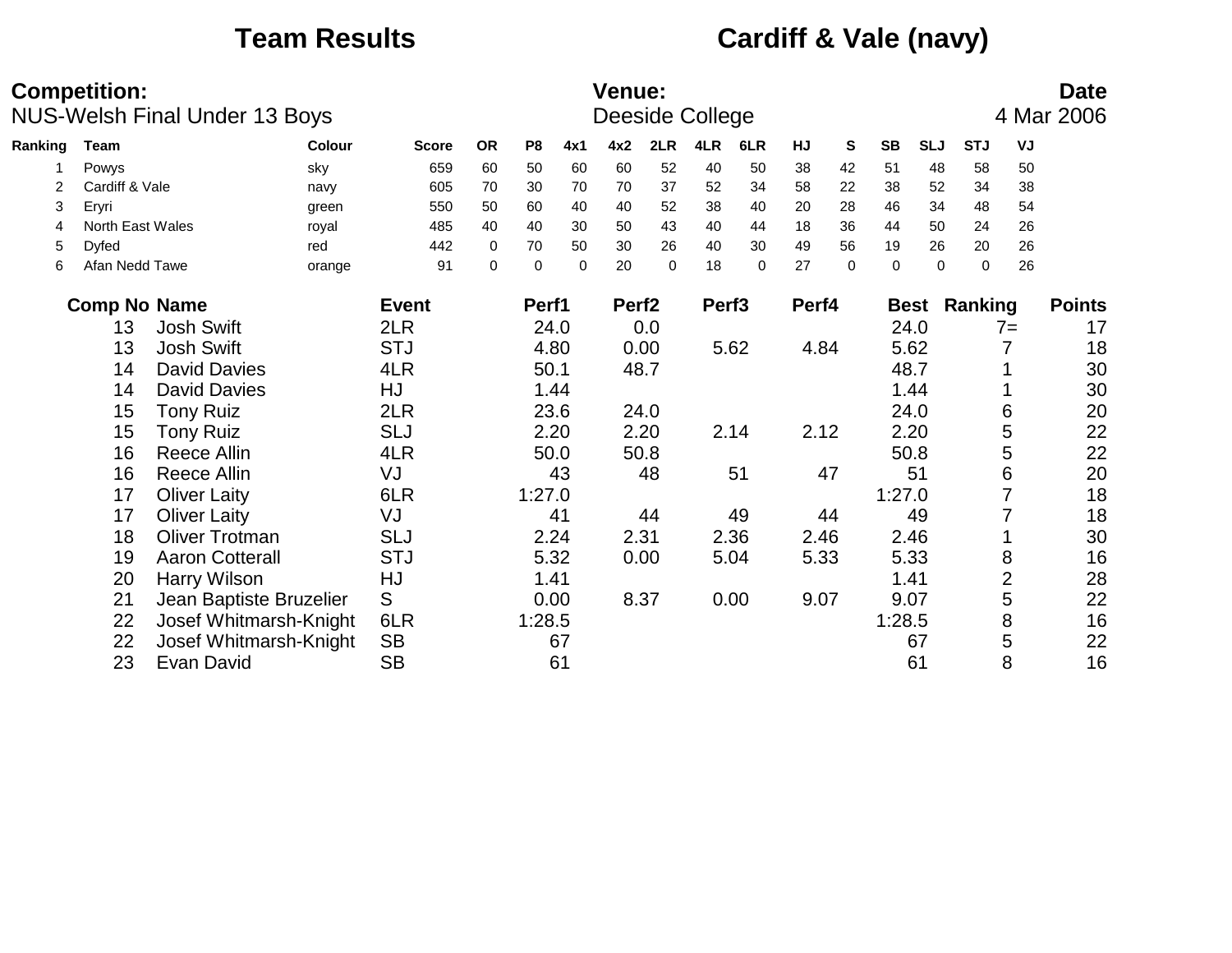### **Team Results Dyfed (red)**

|         | <b>Competition:</b> | <b>NUS-Welsh Final Under 13 Boys</b> |               |              |             |                |      | <b>Venue:</b>     |           | Deeside College   |      |           |          |             |            |            |      | <b>Date</b><br>4 Mar 2006 |
|---------|---------------------|--------------------------------------|---------------|--------------|-------------|----------------|------|-------------------|-----------|-------------------|------|-----------|----------|-------------|------------|------------|------|---------------------------|
| Ranking | Team                |                                      | <b>Colour</b> | <b>Score</b> | <b>OR</b>   | P <sub>8</sub> | 4x1  | 4x2               | 2LR       | 4LR               | 6LR  | <b>HJ</b> | S        | <b>SB</b>   | <b>SLJ</b> | <b>STJ</b> | VJ   |                           |
|         | Powys               |                                      | sky           | 659          | 60          | 50             | 60   | 60                | 52        | 40                | 50   | 38        | 42       | 51          | 48         | 58         | 50   |                           |
|         | Cardiff & Vale      |                                      | navy          | 605          | 70          | 30             | 70   | 70                | 37        | 52                | 34   | 58        | 22       | 38          | 52         | 34         | 38   |                           |
| 3       | Eryri               |                                      | green         | 550          | 50          | 60             | 40   | 40                | 52        | 38                | 40   | 20        | 28       | 46          | 34         | 48         | 54   |                           |
|         | North East Wales    |                                      | royal         | 485          | 40          | 40             | 30   | 50                | 43        | 40                | 44   | 18        | 36       | 44          | 50         | 24         | 26   |                           |
| 5       | Dyfed               |                                      | red           | 442          | $\mathbf 0$ | 70             | 50   | 30                | 26        | 40                | 30   | 49        | 56       | 19          | 26         | 20         | 26   |                           |
| 6       | Afan Nedd Tawe      |                                      | orange        | 91           | $\pmb{0}$   | $\mathbf 0$    | 0    | 20                | $\pmb{0}$ | 18                | 0    | 27        | $\Omega$ | $\mathbf 0$ | $\Omega$   | 0          | 26   |                           |
|         | <b>Comp No Name</b> |                                      |               | <b>Event</b> |             | Perf1          |      | Perf <sub>2</sub> |           | Perf <sub>3</sub> |      | Perf4     |          |             | Best       | Ranking    |      | <b>Points</b>             |
|         | 25                  | Leon Fletcher                        |               | 4LR          |             | 49.2           |      |                   | 48.9      |                   |      |           |          |             | 48.9       |            | 2    | 28                        |
|         | 25                  | Leon Fletcher                        |               | VJ           |             |                | 38   |                   | 50        |                   | 53   |           | 53       |             | 53         |            | 3    | 26                        |
|         | 26                  | <b>Lewis Davies</b>                  |               | HJ           |             |                | 1.30 |                   |           |                   |      |           |          |             | 1.30       |            | $4=$ | 23                        |
|         | 27                  | <b>Andrew Drakely</b>                |               | 6LR          |             | 1:17.3         |      |                   |           |                   |      |           |          | 1:17.3      |            |            |      | 30                        |
|         | 27                  | <b>Andrew Drakely</b>                |               | S            |             | 9.81           |      |                   | 9.64      |                   | 9.54 | 9.41      |          | 9.81        |            |            | 3    | 26                        |
|         | 28                  | <b>Steffan Davies</b>                |               | <b>SB</b>    |             |                | 62   |                   |           |                   |      |           |          |             | 62         |            | $6=$ | 19                        |
|         | 29                  | Glenn Elsdon                         |               | 4LR          |             |                | 52.8 |                   | 0.0       |                   |      |           |          |             | 52.8       |            | 10   | 12                        |
|         | 29                  | Glenn Elsdon                         |               | HJ           |             | 1.41           |      |                   |           |                   |      |           |          |             | 1.41       |            | 3    | 26                        |
|         | 30                  | <b>Jonathon Gardiner</b>             |               | S            |             | 0.00           |      | 12.48             |           | 12.28             |      | 12.45     |          | 12.48       |            |            |      | 30                        |
|         | 31                  | <b>Jonathon Roderick</b>             |               | 2LR          |             |                | 25.8 |                   | 0.0       |                   |      |           |          |             | 25.8       |            | 10   | 12                        |
|         | 31                  | <b>Jonathon Roderick</b>             |               | <b>STJ</b>   |             |                | 4.86 |                   | 5.68      |                   | 5.32 | 0.00      |          |             | 5.68       |            | 6    | 20                        |
|         | 32                  | <b>Emyr Hughes</b>                   |               | <b>SLJ</b>   |             |                | 1.95 |                   | 1.20      |                   | 1.94 | 2.08      |          |             | 2.08       |            | 9    | 14                        |
|         | 33                  | Sean Bergieres                       |               | 2LR          |             |                | 24.4 |                   | 0.0       |                   |      |           |          |             | 24.4       |            | 9    | 14                        |
|         | 33                  | Sean Bergieres                       |               | <b>SLJ</b>   |             |                | 1.90 |                   | 2.04      |                   | 1.90 | 1.80      |          |             | 2.04       |            | 10   | 12                        |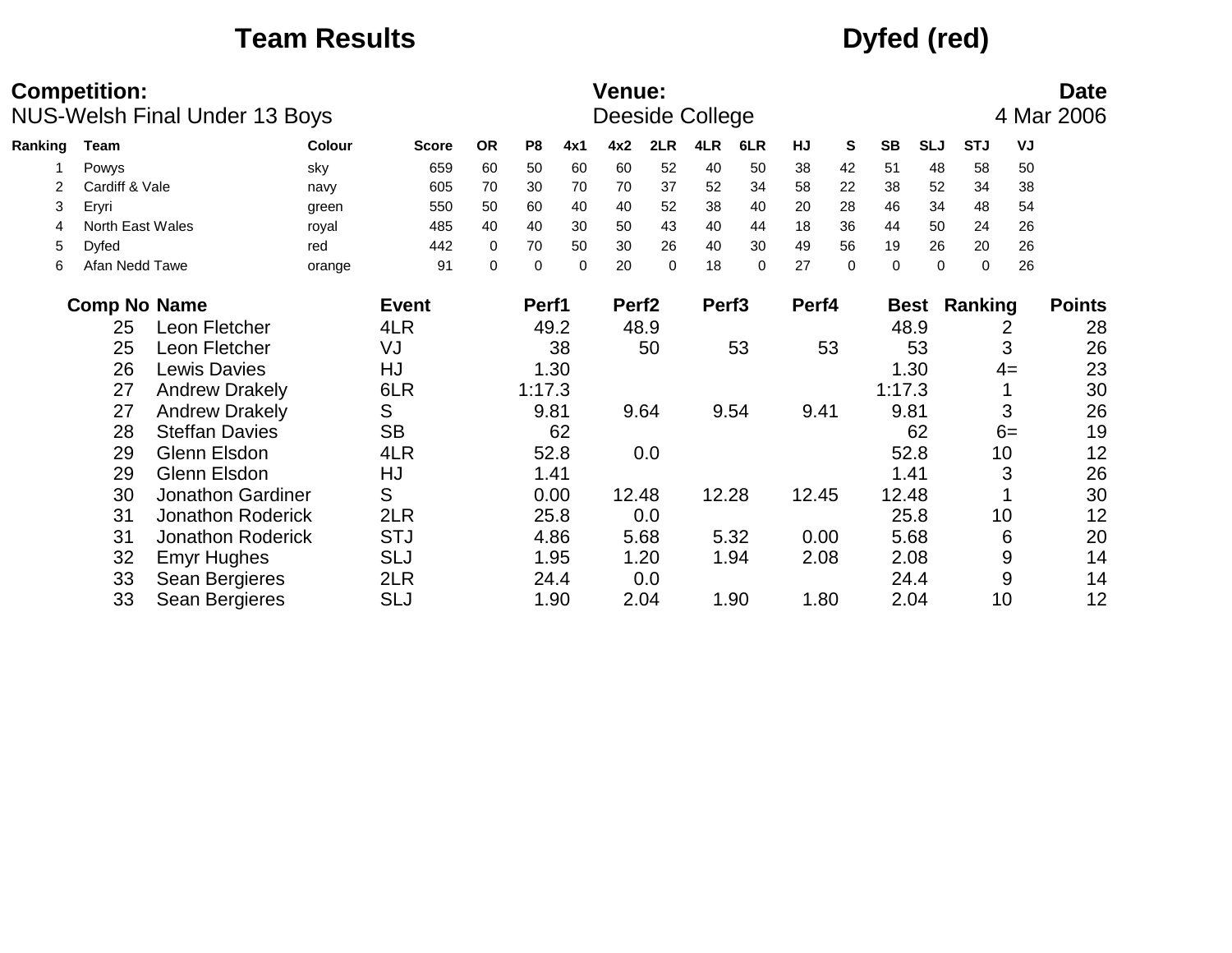### **Team Results Eryri (green)**

|         | <b>Competition:</b> | <b>NUS-Welsh Final Under 13 Boys</b> |        |              |             |                |          | <b>Venue:</b>     |             | Deeside College   |          |       |          |           |            |            |                | <b>Date</b><br>4 Mar 2006 |
|---------|---------------------|--------------------------------------|--------|--------------|-------------|----------------|----------|-------------------|-------------|-------------------|----------|-------|----------|-----------|------------|------------|----------------|---------------------------|
| Ranking | Team                |                                      | Colour | <b>Score</b> | <b>OR</b>   | P <sub>8</sub> | 4x1      | 4x2               | 2LR         | 4LR               | 6LR      | HJ    | S        | <b>SB</b> | <b>SLJ</b> | <b>STJ</b> | VJ             |                           |
|         | Powys               |                                      | sky    | 659          | 60          | 50             | 60       | 60                | 52          | 40                | 50       | 38    | 42       | 51        | 48         | 58         | 50             |                           |
| 2       | Cardiff & Vale      |                                      | navy   | 605          | 70          | 30             | 70       | 70                | 37          | 52                | 34       | 58    | 22       | 38        | 52         | 34         | 38             |                           |
| 3       | Eryri               |                                      | green  | 550          | 50          | 60             | 40       | 40                | 52          | 38                | 40       | 20    | 28       | 46        | 34         | 48         | 54             |                           |
| 4       | North East Wales    |                                      | royal  | 485          | 40          | 40             | 30       | 50                | 43          | 40                | 44       | 18    | 36       | 44        | 50         | 24         | 26             |                           |
| 5       | Dyfed               |                                      | red    | 442          | 0           | 70             | 50       | 30                | 26          | 40                | 30       | 49    | 56       | 19        | 26         | 20         | 26             |                           |
| 6       | Afan Nedd Tawe      |                                      | orange | 91           | $\mathbf 0$ | $\Omega$       | $\Omega$ | 20                | $\mathbf 0$ | 18                | $\Omega$ | 27    | $\Omega$ | $\Omega$  | $\Omega$   | $\Omega$   | 26             |                           |
|         | <b>Comp No Name</b> |                                      |        | <b>Event</b> |             | Perf1          |          | Perf <sub>2</sub> |             | Perf <sub>3</sub> |          | Perf4 |          |           | Best       | Ranking    |                | <b>Points</b>             |
|         | 37                  | <b>Craig Thomas</b>                  |        | 4LR          |             |                | 50.3     |                   | 51.7        |                   |          |       |          | 51.7      |            |            | 6              | 20                        |
|         | 37                  | Craig Thomas                         |        | VJ           |             |                | 59       |                   | 55          |                   | 54       |       | 55       |           | 59         |            |                | 30                        |
|         | 38                  | <b>Liam Chester</b>                  |        | 2LR          |             | 23.6           |          |                   | 23.2        |                   |          |       |          |           | 23.2       |            | 2              | 28                        |
|         | 38                  | <b>Liam Chester</b>                  |        | <b>SLJ</b>   |             | 2.10           |          |                   | 2.08        |                   | 2.05     | 2.05  |          |           | 2.10       |            |                | 18                        |
|         | 39                  | Danny Roberts                        |        | 2LR          |             |                | 23.6     |                   | 23.7        |                   |          |       |          |           | 23.7       |            | 4              | 24                        |
|         | 39                  | Danny Roberts                        |        | HJ           |             |                | 1.30     |                   |             |                   |          |       |          |           | 1.30       |            | 6              | 20                        |
|         | 40                  | <b>Rhodry Williams</b>               |        | <b>STJ</b>   |             |                | 5.94     |                   | 6.04        |                   | 5.98     | 5.80  |          |           | 6.04       |            | 3              | 26                        |
|         | 41                  | <b>Ryan Connelly</b>                 |        | 6LR          |             | 1:18.4         |          |                   |             |                   |          |       |          | 1:18.4    |            |            | 3              | 26                        |
|         | 41                  | <b>Ryan Connelly</b>                 |        | <b>SB</b>    |             |                | 72       |                   |             |                   |          |       |          |           | 72         |            | $2=$           | 27                        |
|         | 42                  | Sam Wood                             |        | S            |             | 9.90           |          | 10.17             |             |                   | 0.00     | 9.60  |          | 10.17     |            |            | $\overline{2}$ | 28                        |
|         | 43                  | <b>Owain McGinary</b>                |        | <b>SLJ</b>   |             | 2.02           |          |                   | 2.09        |                   | 2.05     | 2.02  |          |           | 2.09       |            | 8              | 16                        |
|         | 44                  | Danny Brookwell                      |        | 4LR          |             | 51.5           |          |                   | 0.0         |                   |          |       |          |           | 51.5       |            | 7              | 18                        |
|         | 44                  | Danny Brookwell                      |        | VJ           |             |                | 47       |                   | 49          |                   | 46       |       | 53       |           | 53         |            | 4              | 24                        |
|         | 45                  | <b>James Ross</b>                    |        | <b>STJ</b>   |             | 5.64           |          |                   | 0.00        |                   | 5.52     | 5.80  |          |           | 5.80       |            | 5              | 22                        |
|         | 46                  | <b>Ben Wright</b>                    |        | 6LR          |             | 1:29.6         |          |                   |             |                   |          |       |          | 1:29.6    |            |            | 9              | 14                        |
|         | 46                  | Ben Wright                           |        | <b>SB</b>    |             |                | 62       |                   |             |                   |          |       |          |           | 62         |            | $6=$           | 19                        |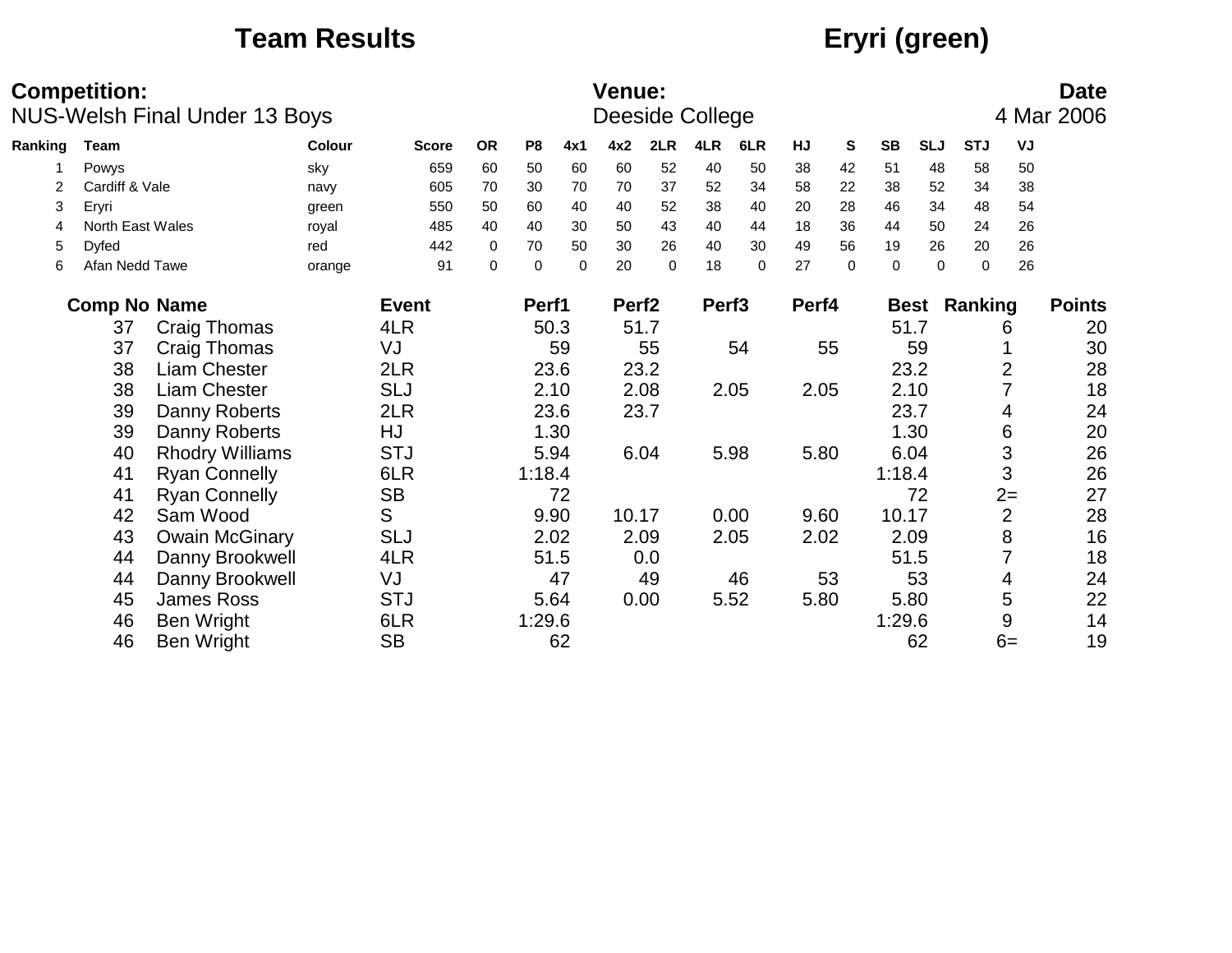### **Team Results <b>North East Wales (royal)**

|         | <b>Competition:</b> | <b>NUS-Welsh Final Under 13 Boys</b> |        |              |           |                |          | <b>Venue:</b>     |      | Deeside College   |          |           |          |             |             |            |      | <b>Date</b><br>4 Mar 2006 |
|---------|---------------------|--------------------------------------|--------|--------------|-----------|----------------|----------|-------------------|------|-------------------|----------|-----------|----------|-------------|-------------|------------|------|---------------------------|
| Ranking | Team                |                                      | Colour | <b>Score</b> | <b>OR</b> | P <sub>8</sub> | 4x1      | 4x2               | 2LR  | 4LR               | 6LR      | <b>HJ</b> | S        | <b>SB</b>   | <b>SLJ</b>  | <b>STJ</b> | VJ   |                           |
|         | Powys               |                                      | sky    | 659          | 60        | 50             | 60       | 60                | 52   | 40                | 50       | 38        | 42       | 51          | 48          | 58         | 50   |                           |
| 2       | Cardiff & Vale      |                                      | navy   | 605          | 70        | 30             | 70       | 70                | 37   | 52                | 34       | 58        | 22       | 38          | 52          | 34         | 38   |                           |
| 3       | Eryri               |                                      | green  | 550          | 50        | 60             | 40       | 40                | 52   | 38                | 40       | 20        | 28       | 46          | 34          | 48         | 54   |                           |
| 4       | North East Wales    |                                      | royal  | 485          | 40        | 40             | 30       | 50                | 43   | 40                | 44       | 18        | 36       | 44          | 50          | 24         | 26   |                           |
| 5       | Dyfed               |                                      | red    | 442          | 0         | 70             | 50       | 30                | 26   | 40                | 30       | 49        | 56       | 19          | 26          | 20         | 26   |                           |
| 6       | Afan Nedd Tawe      |                                      | orange | 91           | $\pmb{0}$ | $\mathbf 0$    | $\Omega$ | 20                | 0    | 18                | $\Omega$ | 27        | $\Omega$ | $\mathbf 0$ | $\Omega$    | 0          | 26   |                           |
|         | <b>Comp No Name</b> |                                      |        | <b>Event</b> |           | Perf1          |          | Perf <sub>2</sub> |      | Perf <sub>3</sub> |          | Perf4     |          |             | <b>Best</b> | Ranking    |      | <b>Points</b>             |
|         | 49                  | <b>Tyler Martin</b>                  |        | 2LR          |           | 23.7           |          |                   | 23.3 |                   |          |           |          |             | 23.3        |            | 3    | 26                        |
|         | 49                  | <b>Tyler Martin</b>                  |        | <b>SLJ</b>   |           |                | 2.26     | 2.21              |      |                   | 2.24     | 2.29      |          |             | 2.29        |            | 3    | 26                        |
|         | 50                  | <b>Daniel Burton</b>                 |        | 6LR          |           | 1:19.2         |          |                   |      |                   |          |           |          | 1:19.2      |             |            | 4    | 24                        |
|         | 50                  | <b>Daniel Burton</b>                 |        | <b>STJ</b>   |           | 5.90           |          |                   | 5.78 |                   | 0.00     | 5.92      |          |             | 5.92        |            | 4    | 24                        |
|         | 51                  | Mark Poglettke                       |        | 4LR          |           | 51.6           |          |                   | 0.0  |                   |          |           |          |             | 51.6        |            | 8    | 16                        |
|         | 51                  | Mark Poglettke                       |        | <b>SLJ</b>   |           | 2.22           |          |                   | 2.19 |                   | 2.22     | 2.24      |          |             | 2.24        |            | 4    | 24                        |
|         | 52                  | Dan Peters                           |        | 4LR          |           | 50.4           |          |                   | 50.5 |                   |          |           |          |             | 50.5        |            | 4    | 24                        |
|         | 52                  | Dan Peters                           |        | S            |           | 6.61           |          |                   | 6.80 |                   | 7.12     | 0.00      |          |             | 7.12        |            | 8    | 16                        |
|         | 53                  | <b>Charlie Hulson</b>                |        | 6LR          |           | 1:26.3         |          |                   |      |                   |          |           |          | 1:26.3      |             |            | 6    | 20                        |
|         | 53                  | <b>Charlie Hulson</b>                |        | <b>SB</b>    |           |                | 74       |                   |      |                   |          |           |          |             | 74          |            |      | 30                        |
|         | 54                  | Tom Kemp                             |        | 2LR          |           |                | 24.0     |                   | 0.0  |                   |          |           |          |             | 24.0        |            | $7=$ | 17                        |
|         | 54                  | Tom Kemp                             |        | VJ           |           |                | 43       |                   | 42   |                   | 42       |           | 43       |             | 43          |            | 10   | 12                        |
|         | 56                  | <b>Jack Swift</b>                    |        | <b>SB</b>    |           |                | 58       |                   |      |                   |          |           |          |             | 58          |            | 9    | 14                        |
|         | 57                  | Daniel Hodgson                       |        | HJ           |           |                | 1.25     |                   |      |                   |          |           |          |             | 1.25        |            |      | 18                        |
|         | 58                  | <b>Jamie Stokes</b>                  |        | S            |           | 8.77           |          |                   | 8.65 |                   | 8.92     | 8.09      |          |             | 8.92        |            | 6    | 20                        |
|         | 59                  | <b>Matthew Ostanek</b>               |        | VJ           |           |                | 41       |                   | 47   |                   | 41       |           | 45       |             | 47          |            | 9    | 14                        |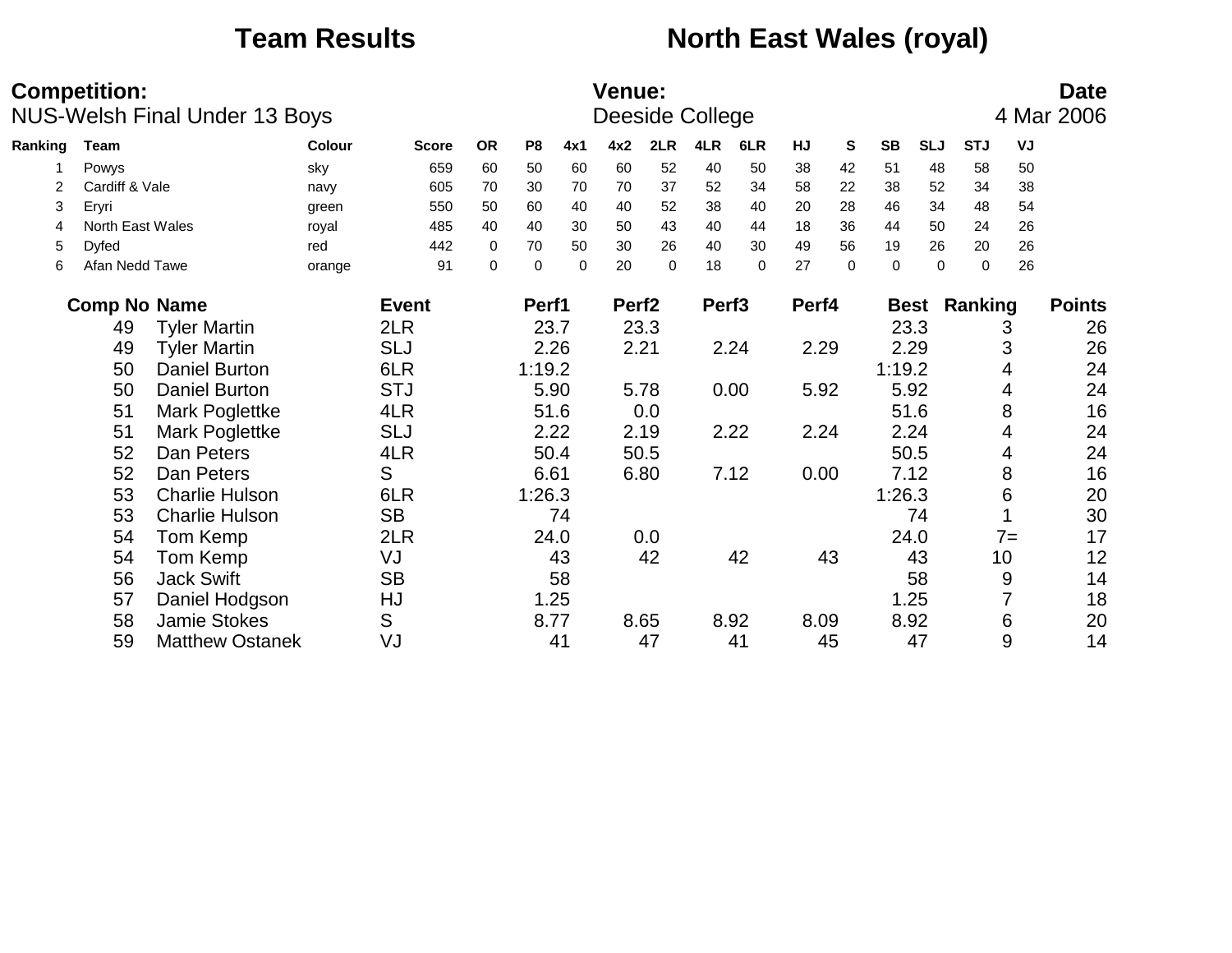### **Team Results Powys (sky)**

|         | <b>Competition:</b> | <b>NUS-Welsh Final Under 13 Boys</b> |               |              |             |                |             | Venue:            |             | Deeside College   |             |       |              |             |            |             |                | <b>Date</b><br>4 Mar 2006 |
|---------|---------------------|--------------------------------------|---------------|--------------|-------------|----------------|-------------|-------------------|-------------|-------------------|-------------|-------|--------------|-------------|------------|-------------|----------------|---------------------------|
| Ranking | Team                |                                      | <b>Colour</b> | <b>Score</b> | <b>OR</b>   | P <sub>8</sub> | 4x1         | 4x2               | 2LR         | 4LR               | 6LR         | HJ    | S            | <b>SB</b>   | <b>SLJ</b> | <b>STJ</b>  | VJ             |                           |
|         | Powys               |                                      | sky           | 659          | 60          | 50             | 60          | 60                | 52          | 40                | 50          | 38    | 42           | 51          | 48         | 58          | 50             |                           |
| 2       | Cardiff & Vale      |                                      | navy          | 605          | 70          | 30             | 70          | 70                | 37          | 52                | 34          | 58    | 22           | 38          | 52         | 34          | 38             |                           |
| 3       | Eryri               |                                      | green         | 550          | 50          | 60             | 40          | 40                | 52          | 38                | 40          | 20    | 28           | 46          | 34         | 48          | 54             |                           |
| 4       | North East Wales    |                                      | royal         | 485          | 40          | 40             | 30          | 50                | 43          | 40                | 44          | 18    | 36           | 44          | 50         | 24          | 26             |                           |
| 5       | Dyfed               |                                      | red           | 442          | 0           | 70             | 50          | 30                | 26          | 40                | 30          | 49    | 56           | 19          | 26         | 20          | 26             |                           |
| 6       | Afan Nedd Tawe      |                                      | orange        | 91           | $\mathbf 0$ | $\mathbf 0$    | $\mathbf 0$ | 20                | $\mathbf 0$ | 18                | $\mathbf 0$ | 27    | $\mathbf{0}$ | $\mathbf 0$ | $\Omega$   | $\mathbf 0$ | 26             |                           |
|         | <b>Comp No Name</b> |                                      |               | <b>Event</b> |             | Perf1          |             | Perf <sub>2</sub> |             | Perf <sub>3</sub> |             | Perf4 |              | <b>Best</b> |            | Ranking     |                | <b>Points</b>             |
|         | 61                  | Jubair Ahmed                         |               | 2LR          |             |                | 22.9        |                   | 22.9        |                   |             |       |              | 22.9        |            |             |                | 30                        |
|         | 61                  | <b>Jubair Ahmed</b>                  |               | VJ           |             |                | 54          |                   | 48          |                   | 46          |       | 49           |             | 54         |             | $\overline{2}$ | 28                        |
|         | 62                  | J Cook                               |               | 2LR          |             |                | 23.6        |                   | 23.7        |                   |             |       |              | 23.7        |            |             | 5              | 22                        |
|         | 62                  | J Cook                               |               | <b>STJ</b>   |             | 6.81           |             |                   | 7.06        |                   | 6.98        | 6.66  |              |             | 7.06       |             |                | 30                        |
|         | 63                  | <b>Matthew Bufton</b>                |               | 4LR          |             |                | 50.0        |                   | 49.3        |                   |             |       |              | 49.3        |            |             | 3              | 26                        |
|         | 63                  | <b>Matthew Bufton</b>                |               | S            |             |                | 5.92        |                   | 6.09        |                   | 6.73        | 7.15  |              | 7.15        |            |             |                | 18                        |
|         | 64                  | <b>Scott Pavey</b>                   |               | 4LR          |             |                | 52.1        |                   | 0.0         |                   |             |       |              | 52.1        |            |             | 9              | 14                        |
|         | 64                  | <b>Scott Pavey</b>                   |               | <b>SB</b>    |             |                | 68          |                   |             |                   |             |       |              |             | 68         |             | 4              | 24                        |
|         | 65                  | Dale Hughes                          |               | 6LR          |             | 1:21.7         |             |                   |             |                   |             |       |              | 1:21.7      |            |             | 5              | 22                        |
|         | 65                  | Dale Hughes                          |               | HJ           |             |                | 1.30        |                   |             |                   |             |       |              |             | 1.30       |             | $4=$           | 23                        |
|         | 66                  | <b>Jack Barrett</b>                  |               | 6LR          |             | 1:18.2         |             |                   |             |                   |             |       |              | 1:18.2      |            |             | $\overline{2}$ | 28                        |
|         | 66                  | <b>Jack Barrett</b>                  |               | HJ           |             |                | 1.25        |                   |             |                   |             |       |              |             | 1.25       |             | $8=$           | 15                        |
|         | 67                  | <b>Richard Lewis</b>                 |               | <b>SLJ</b>   |             |                | 2.35        |                   | 2.38        |                   | 2.24        | 2.33  |              | 2.38        |            |             | $\overline{2}$ | 28                        |
|         | 68                  | <b>Rhys Davies</b>                   |               | <b>SLJ</b>   |             |                | 2.15        |                   | 2.15        |                   | 2.14        | 2.18  |              | 2.18        |            |             | 6              | 20                        |
|         | 69                  | <b>Owen Davies</b>                   |               | <b>STJ</b>   |             |                | 6.48        |                   | 6.00        |                   | 6.12        | 0.00  |              | 6.48        |            |             | $\overline{2}$ | 28                        |
|         | 70                  | <b>Ben Hale</b>                      |               | S            |             |                | 0.00        |                   | 9.36        |                   | 9.42        | 9.36  |              | 9.42        |            |             | 4              | 24                        |
|         | 71                  | <b>Josh Francis</b>                  |               | VJ           |             |                | 51          |                   | 49          |                   | 50          |       | 47           |             | 51         |             | 5              | 22                        |
|         | 72                  | <b>Tony Davies</b>                   |               | <b>SB</b>    |             |                | 72          |                   |             |                   |             |       |              |             | 72         |             | $2=$           | 27                        |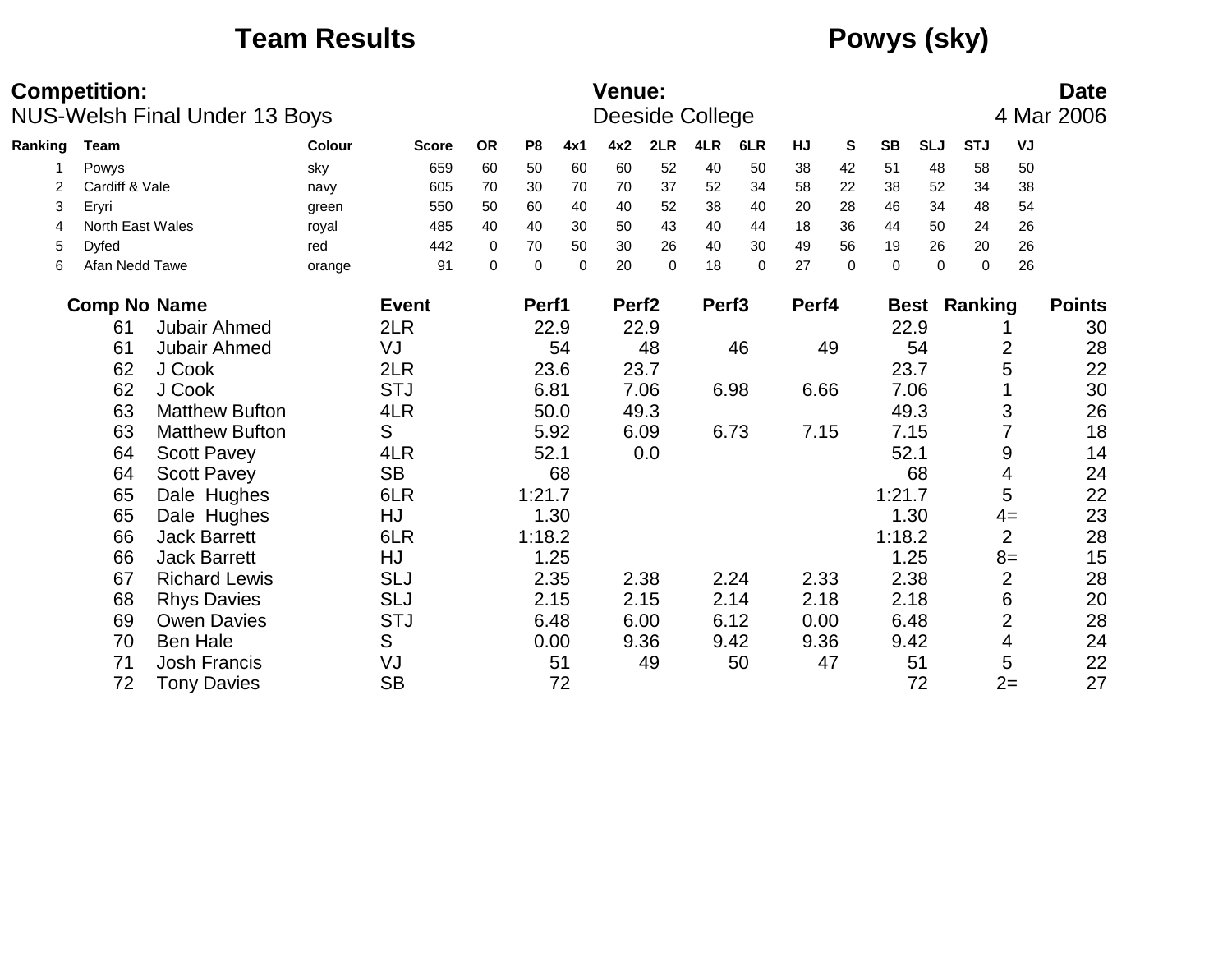### **Event Official Results Sheet <b>CEV** Obstacle Relay

| <b>Competition:</b> |    | NUS-Welsh Final Under 13 Boys |        | <b>Venue:</b> | Deeside College |                    |               | <b>Date</b><br>4 Mar 2006 |
|---------------------|----|-------------------------------|--------|---------------|-----------------|--------------------|---------------|---------------------------|
| Ranking Code Team   |    |                               | Colour | Heat          | Final           | <b>Performance</b> | <b>Points</b> |                           |
|                     | 02 | Cardiff & Vale                | navy   | 1:22.9        | 0.0             | 1:22.9             | 70            |                           |
|                     | 06 | Powys                         | sky    | 1:23.3        | 0.0             | 1:23.3             | 60            |                           |
|                     | 04 | Ervri                         | green  | 1:24.5        | 0.0             | 1:24.5             | 50            |                           |
| 4                   | 05 | North East Wales              | royal  | 1:30.4        | 0.0             | 1:30.4             | 40            |                           |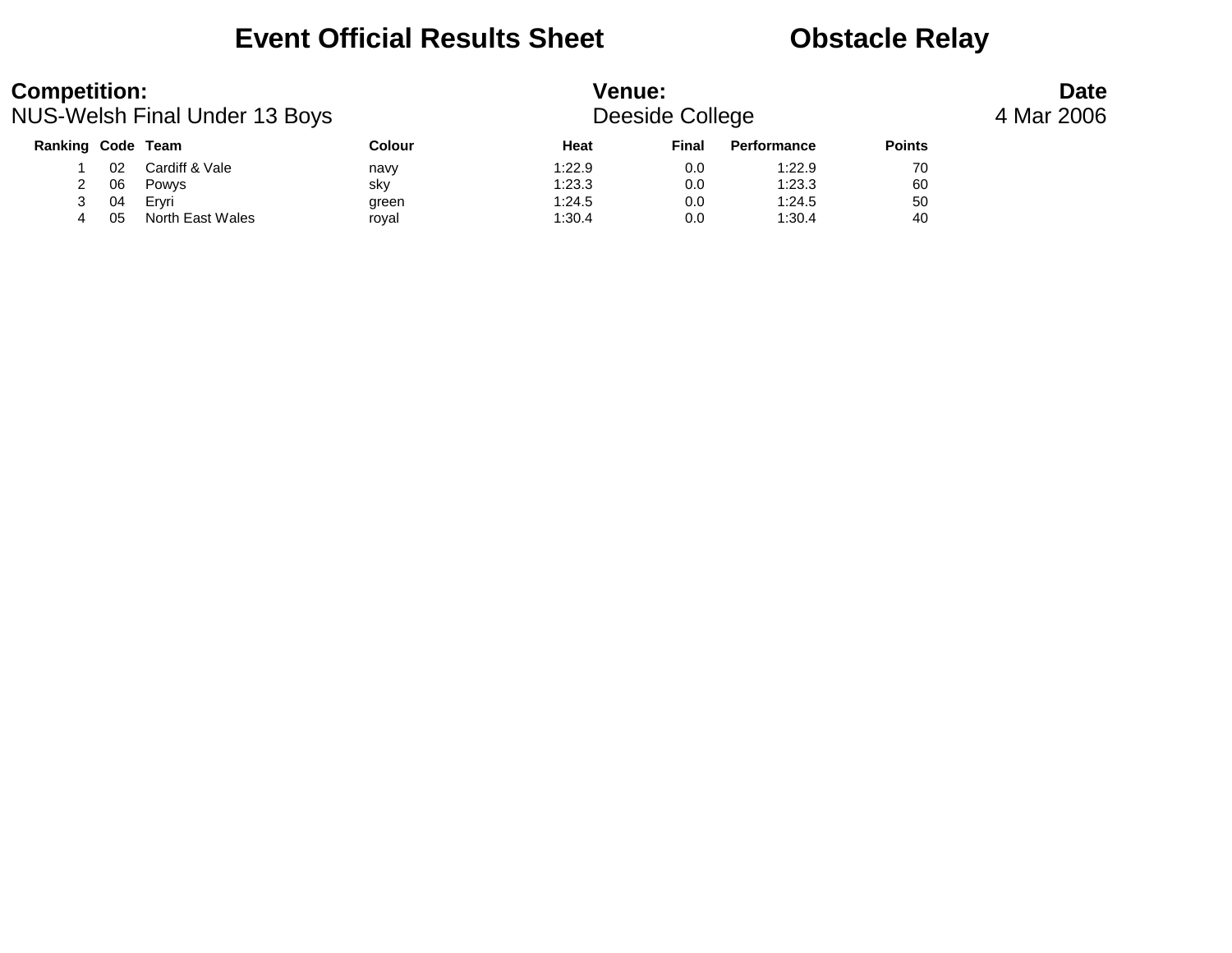### **Results Sheet 2 Lap Race**

| <b>Competition:</b>                                                                                             | <b>NUS-Welsh Final Under 13 Boys</b>                                                   |                                                                              |                                                                                                                                                                                        | <b>Venue:</b><br>Deeside College                                             |                                                          | <b>Date</b><br>4 Mar 2006 |
|-----------------------------------------------------------------------------------------------------------------|----------------------------------------------------------------------------------------|------------------------------------------------------------------------------|----------------------------------------------------------------------------------------------------------------------------------------------------------------------------------------|------------------------------------------------------------------------------|----------------------------------------------------------|---------------------------|
| Ranking                                                                                                         | Team                                                                                   |                                                                              | <b>Colour</b>                                                                                                                                                                          | <b>Points</b>                                                                |                                                          |                           |
| $1 =$<br>$1 =$<br>3<br>4<br>5                                                                                   | Afan Nedd Tawe<br>Eryri<br>Powys<br>North East Wales<br>Cardiff & Vale<br><b>Dyfed</b> |                                                                              | orange<br>green<br>sky<br>royal<br>navy<br>red                                                                                                                                         | 0<br>52<br>52<br>43<br>37<br>26                                              |                                                          |                           |
| Ranking Team                                                                                                    |                                                                                        | <b>Colour</b>                                                                | <b>BibNo Name</b>                                                                                                                                                                      | <b>Best</b>                                                                  | <b>Points</b>                                            |                           |
| Powys<br>Eryri<br>2<br>3<br>Eryri<br>4<br>5<br>Powys<br>6<br>$7 =$<br>$7 =$<br><b>Dyfed</b><br>9<br>Dyfed<br>10 | North East Wales<br>Cardiff & Vale<br>Cardiff & Vale<br>North East Wales               | sky<br>green<br>royal<br>green<br>sky<br>navy<br>navy<br>royal<br>red<br>red | 61 Jubair Ahmed<br>38 Liam Chester<br>49 Tyler Martin<br>39 Danny Roberts<br>62 J Cook<br>15 Tony Ruiz<br>13 Josh Swift<br>54 Tom Kemp<br>33 Sean Bergieres<br>Jonathon Roderick<br>31 | 22.9<br>23.2<br>23.3<br>23.7<br>23.7<br>24.0<br>24.0<br>24.0<br>24.4<br>25.8 | 30<br>28<br>26<br>24<br>22<br>20<br>17<br>17<br>14<br>12 |                           |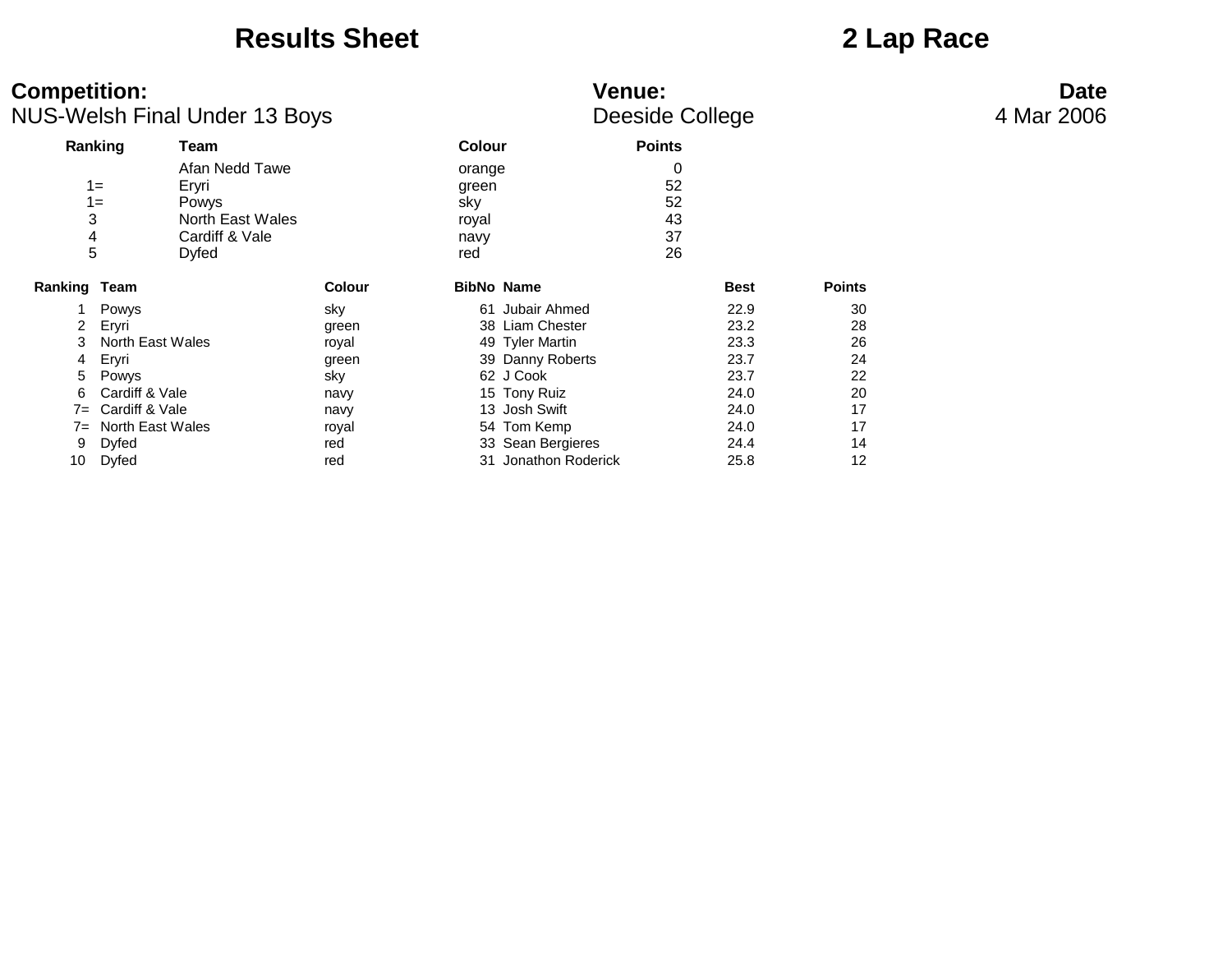### **Results Sheet 4 Lap Race**

| <b>Competition:</b>                                                                                                   | <b>NUS-Welsh Final Under 13 Boys</b>                                                                         |                                                                                                  |                                                                                                                                                                                                                                    | <b>Venue:</b><br>Deeside College                                                             |                                                                     | <b>Date</b><br>4 Mar 2006 |
|-----------------------------------------------------------------------------------------------------------------------|--------------------------------------------------------------------------------------------------------------|--------------------------------------------------------------------------------------------------|------------------------------------------------------------------------------------------------------------------------------------------------------------------------------------------------------------------------------------|----------------------------------------------------------------------------------------------|---------------------------------------------------------------------|---------------------------|
| Ranking                                                                                                               | Team                                                                                                         |                                                                                                  | <b>Colour</b>                                                                                                                                                                                                                      | <b>Points</b>                                                                                |                                                                     |                           |
| $2=$<br>$2=$<br>$2=$<br>5<br>6                                                                                        | Cardiff & Vale<br><b>Dyfed</b><br>North East Wales<br>Powys<br>Eryri<br>Afan Nedd Tawe                       |                                                                                                  | navy<br>red<br>royal<br>sky<br>green<br>orange                                                                                                                                                                                     | 52<br>40<br>40<br>40<br>38<br>18                                                             |                                                                     |                           |
| Ranking Team                                                                                                          |                                                                                                              | <b>Colour</b>                                                                                    | <b>BibNo Name</b>                                                                                                                                                                                                                  | <b>Best</b>                                                                                  | <b>Points</b>                                                       |                           |
| 2<br><b>Dyfed</b><br>3<br>Powys<br>4<br>5<br>Eryri<br>6<br>Eryri<br>8<br>9<br>Powys<br><b>Dyfed</b><br>10<br>11<br>12 | Cardiff & Vale<br>North East Wales<br>Cardiff & Vale<br>North East Wales<br>Afan Nedd Tawe<br>Afan Nedd Tawe | navy<br>red<br>sky<br>royal<br>navy<br>green<br>green<br>royal<br>sky<br>red<br>orange<br>orange | 14 David Davies<br>25 Leon Fletcher<br>63 Matthew Bufton<br>52 Dan Peters<br>16 Reece Allin<br>37 Craig Thomas<br>44 Danny Brookwell<br>51 Mark Poglettke<br>64 Scott Pavey<br>29 Glenn Elsdon<br>4 Malcolm Smith<br>2 Bobby Baker | 48.7<br>48.9<br>49.3<br>50.5<br>50.8<br>51.7<br>51.5<br>51.6<br>52.1<br>52.8<br>56.6<br>58.4 | 30<br>28<br>26<br>24<br>22<br>20<br>18<br>16<br>14<br>12<br>10<br>8 |                           |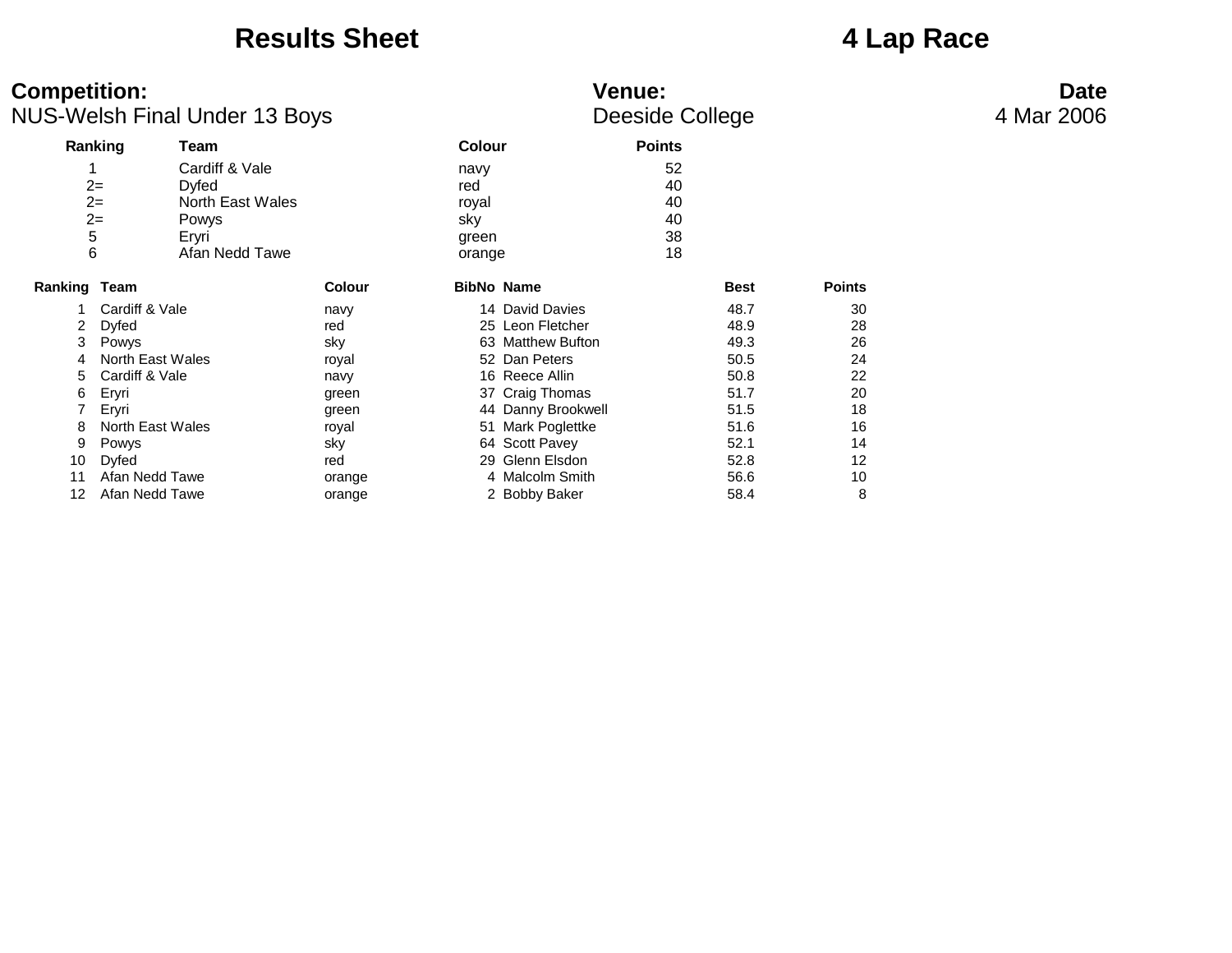### **Results Sheet 6 Lap Time Trial**

| <b>Competition:</b>        |                                                                                                                              | <b>NUS-Welsh Final Under 13 Boys</b>                                            |                                                                       |                                                | <b>Venue:</b>                                                                                                                                                                        | Deeside College                 |                                                                                        |                                                    | <b>Date</b><br>4 Mar 2006 |
|----------------------------|------------------------------------------------------------------------------------------------------------------------------|---------------------------------------------------------------------------------|-----------------------------------------------------------------------|------------------------------------------------|--------------------------------------------------------------------------------------------------------------------------------------------------------------------------------------|---------------------------------|----------------------------------------------------------------------------------------|----------------------------------------------------|---------------------------|
|                            | Ranking                                                                                                                      | <b>Team</b>                                                                     |                                                                       | <b>Colour</b>                                  |                                                                                                                                                                                      | <b>Points</b>                   |                                                                                        |                                                    |                           |
|                            | $\overline{c}$<br>3<br>4<br>5                                                                                                | Afan Nedd Tawe<br>Powys<br>North East Wales<br>Eryri<br>Cardiff & Vale<br>Dyfed |                                                                       | orange<br>sky<br>royal<br>green<br>navy<br>red |                                                                                                                                                                                      | 0<br>50<br>44<br>40<br>34<br>30 |                                                                                        |                                                    |                           |
| Ranking                    | Team                                                                                                                         |                                                                                 | <b>Colour</b>                                                         |                                                | <b>BibNo Name</b>                                                                                                                                                                    |                                 | <b>Best</b>                                                                            | <b>Points</b>                                      |                           |
| 2<br>3<br>5<br>6<br>8<br>9 | <b>Dyfed</b><br>Powys<br>Eryri<br>North East Wales<br>Powys<br>North East Wales<br>Cardiff & Vale<br>Cardiff & Vale<br>Eryri |                                                                                 | red<br>sky<br>green<br>royal<br>sky<br>royal<br>navy<br>navy<br>green |                                                | 27 Andrew Drakely<br>66 Jack Barrett<br>41 Ryan Connelly<br>50 Daniel Burton<br>65 Dale Hughes<br>53 Charlie Hulson<br>17 Oliver Laity<br>22 Josef Whitmarsh-Knight<br>46 Ben Wright |                                 | 1:17.3<br>1:18.2<br>1:18.4<br>1:19.2<br>1:21.7<br>1:26.3<br>1:27.0<br>1:28.5<br>1:29.6 | 30<br>28<br>26<br>24<br>22<br>20<br>18<br>16<br>14 |                           |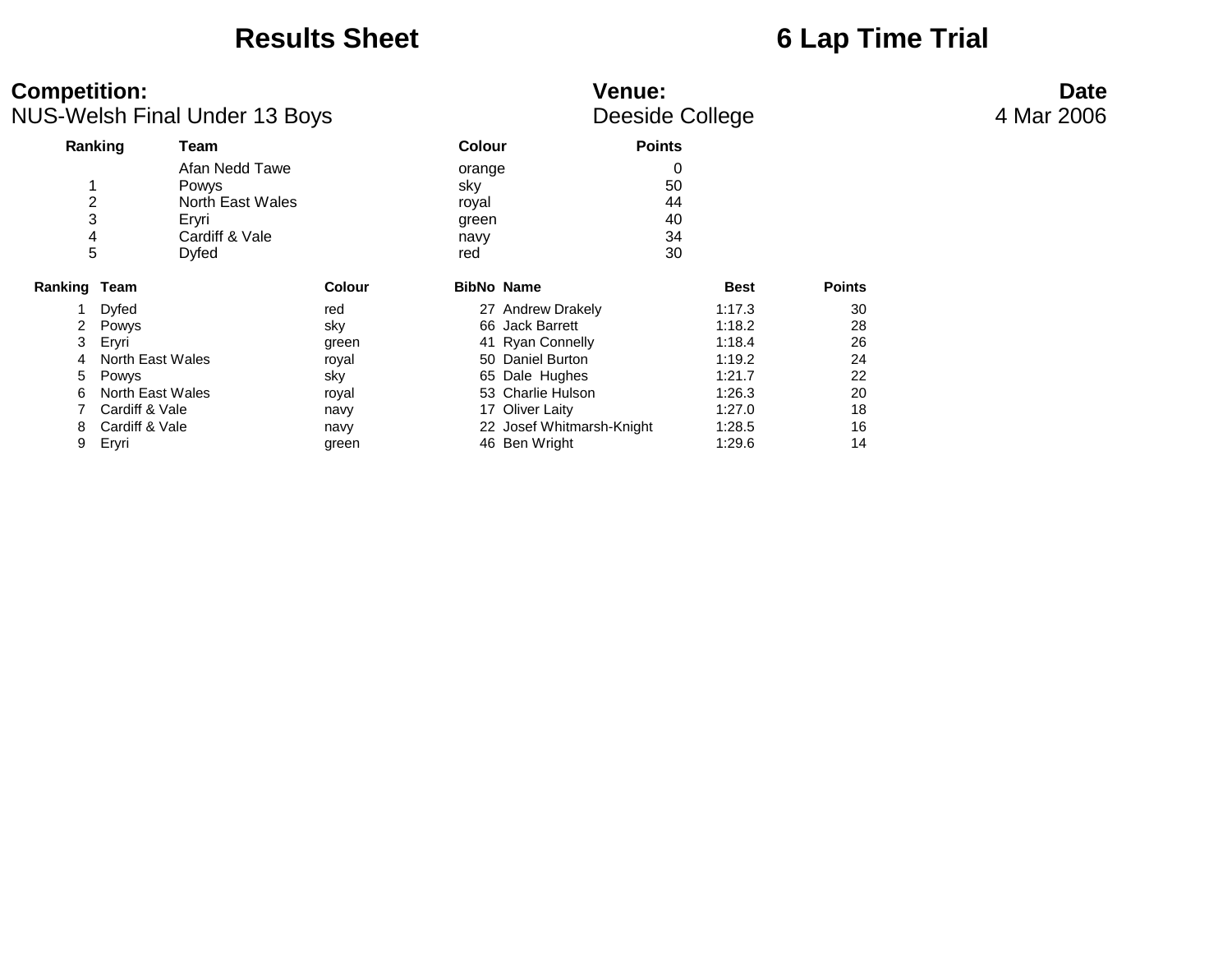### **Event Official Results Sheet 8 Lap Paarlauf**

| <b>Competition:</b> |    | NUS-Welsh Final Under 13 Boys |               | <b>Venue:</b> | Deeside College |             |               | <b>Date</b><br>4 Mar 2006 |
|---------------------|----|-------------------------------|---------------|---------------|-----------------|-------------|---------------|---------------------------|
| Ranking Code Team   |    |                               | <b>Colour</b> | Heat          | Final           | Performance | <b>Points</b> |                           |
|                     | 03 | Dyfed                         | red           | 1:39.2        | 0.0             | 1:39.2      | 70            |                           |
| 2                   | 04 | Ervri                         | green         | 1:42.2        | 0.0             | 1:42.2      | 60            |                           |
| 3                   | 06 | Powys                         | sky           | 1:43.8        | 0.0             | 1:43.8      | 50            |                           |
|                     | 05 | North East Wales              | royal         | 1:44.0        | 0.0             | 1:44.0      | 40            |                           |
| 5.                  | 02 | Cardiff & Vale                | navy          | 1:48.3        | 0.0             | 1:48.3      | 30            |                           |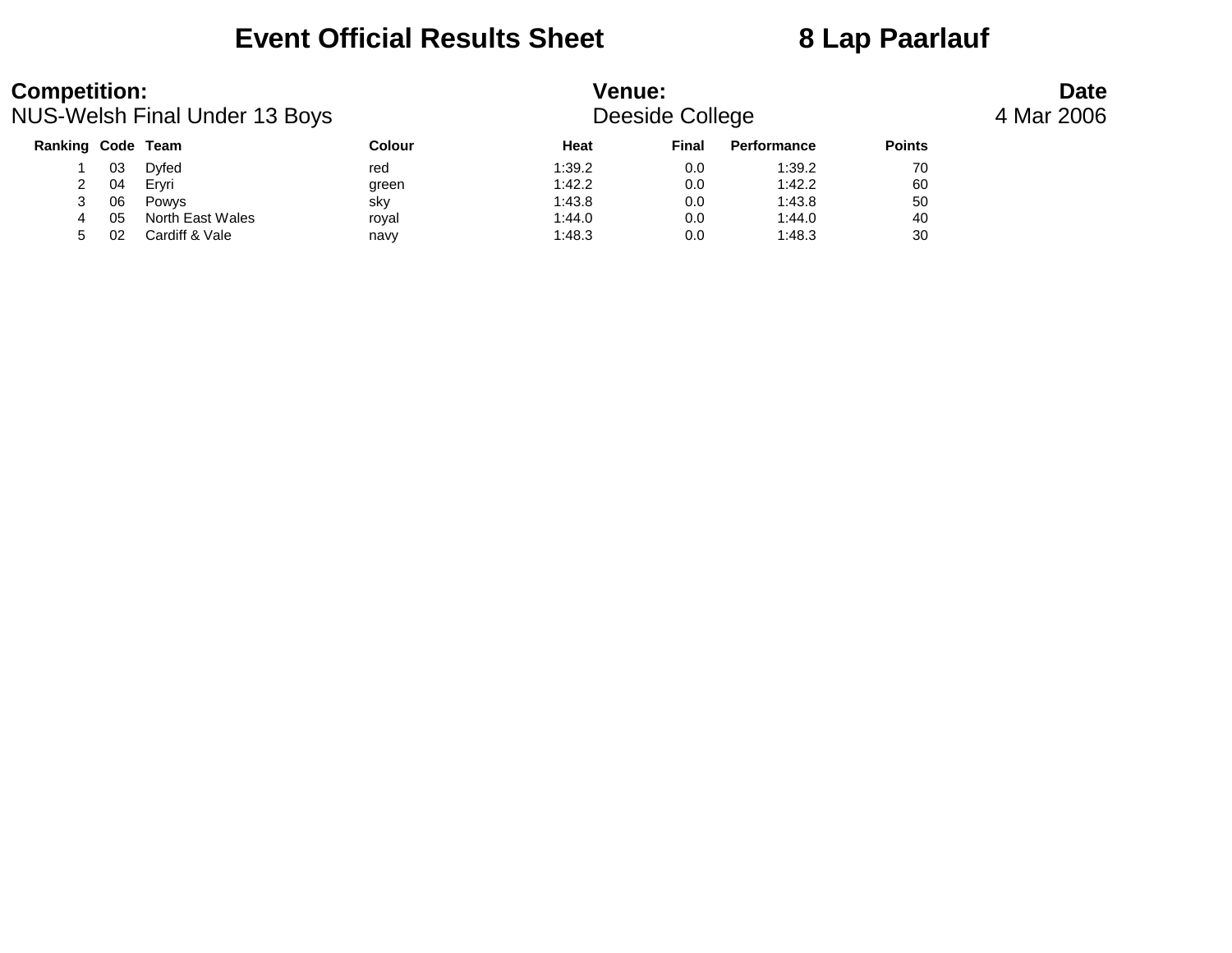### **Event Official Results Sheet 4 x 1 Lap Relay**

| <b>Competition:</b> |    | NUS-Welsh Final Under 13 Boys |               | <b>Venue:</b> | Deeside College |             | <b>Date</b><br>4 Mar 2006 |  |  |
|---------------------|----|-------------------------------|---------------|---------------|-----------------|-------------|---------------------------|--|--|
| Ranking Code Team   |    |                               | <b>Colour</b> | Heat          | <b>Final</b>    | Performance | <b>Points</b>             |  |  |
|                     | 02 | Cardiff & Vale                | navy          | 49.1          | 0.0             | 49.1        | 70                        |  |  |
| 2                   | 06 | Powys                         | sky           | 49.8          | 0.0             | 49.8        | 60                        |  |  |
|                     | 03 | Dyfed                         | red           | 50.1          | 0.0             | 50.1        | 50                        |  |  |
| 4                   | 04 | Ervri                         | green         | 50.4          | 0.0             | 50.4        | 40                        |  |  |
|                     | 05 | North East Wales              | roval         | 51.5          | 0.0             | 51.5        | 30                        |  |  |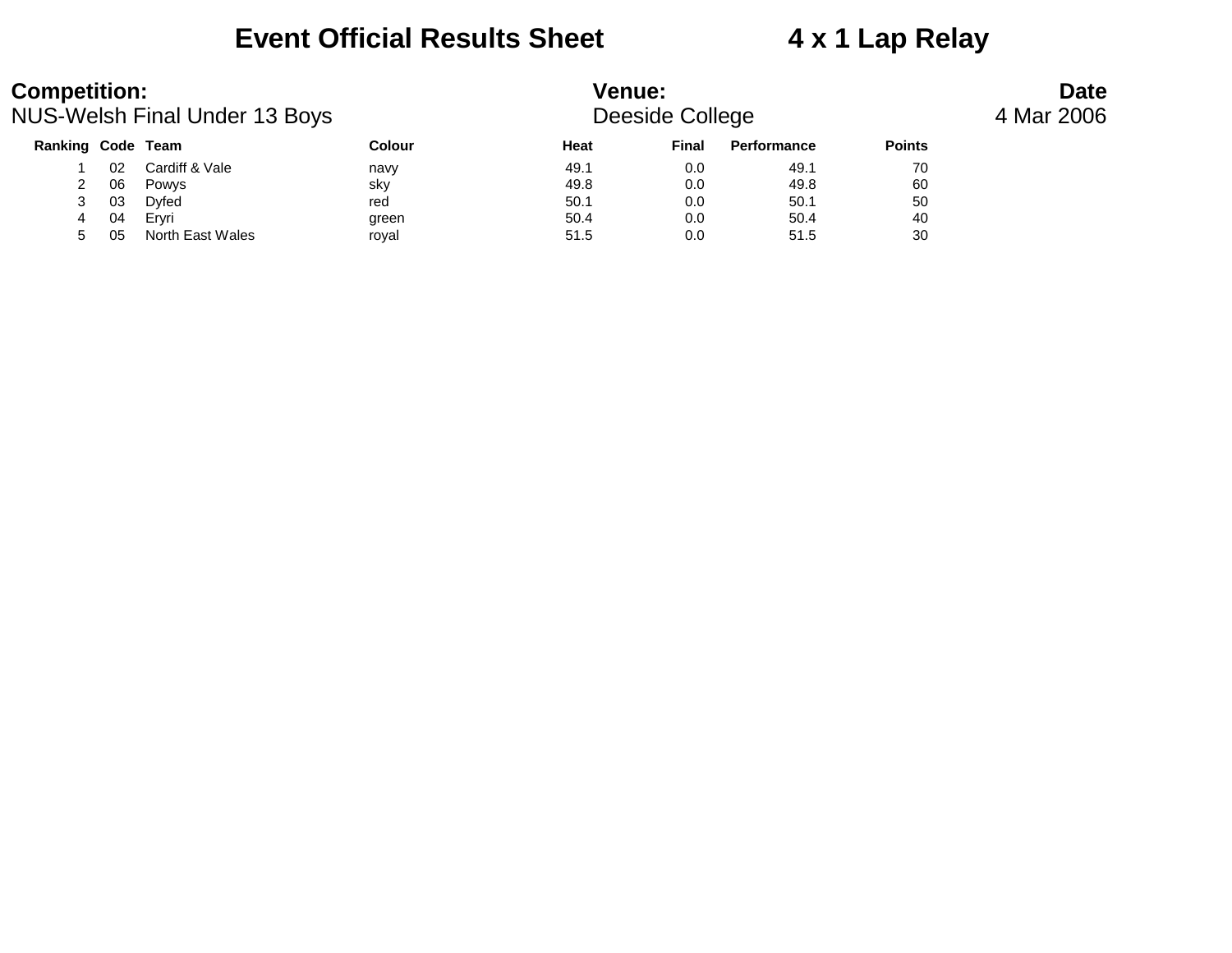### **Event Official Results Sheet 4 x 2 Lap Relay**

| <b>Competition:</b>      |    | NUS-Welsh Final Under 13 Boys |               | <b>Venue:</b><br>Deeside College |       | <b>Date</b><br>4 Mar 2006 |               |  |
|--------------------------|----|-------------------------------|---------------|----------------------------------|-------|---------------------------|---------------|--|
| <b>Ranking Code Team</b> |    |                               | <b>Colour</b> | Heat                             | Final | Performance               | <b>Points</b> |  |
|                          | 02 | Cardiff & Vale                | navy          | 1:34.6                           | 0.0   | 1:34.6                    | 70            |  |
|                          | 06 | Powys                         | sky           | 1:35.3                           | 0.0   | 1:35.3                    | 60            |  |
|                          | 05 | North East Wales              | royal         | 1:35.9                           | 0.0   | 1:35.9                    | 50            |  |
| 4                        | 04 | Ervri                         | green         | 1:36.1                           | 0.0   | 1:36.1                    | 40            |  |
| 5                        | 03 | Dyfed                         | red           | 1:37.8                           | 0.0   | 1:37.8                    | 30            |  |
| 6                        | 01 | Afan Nedd Tawe                | orange        | 1:45.9                           | 0.0   | 1:45.9                    | 20            |  |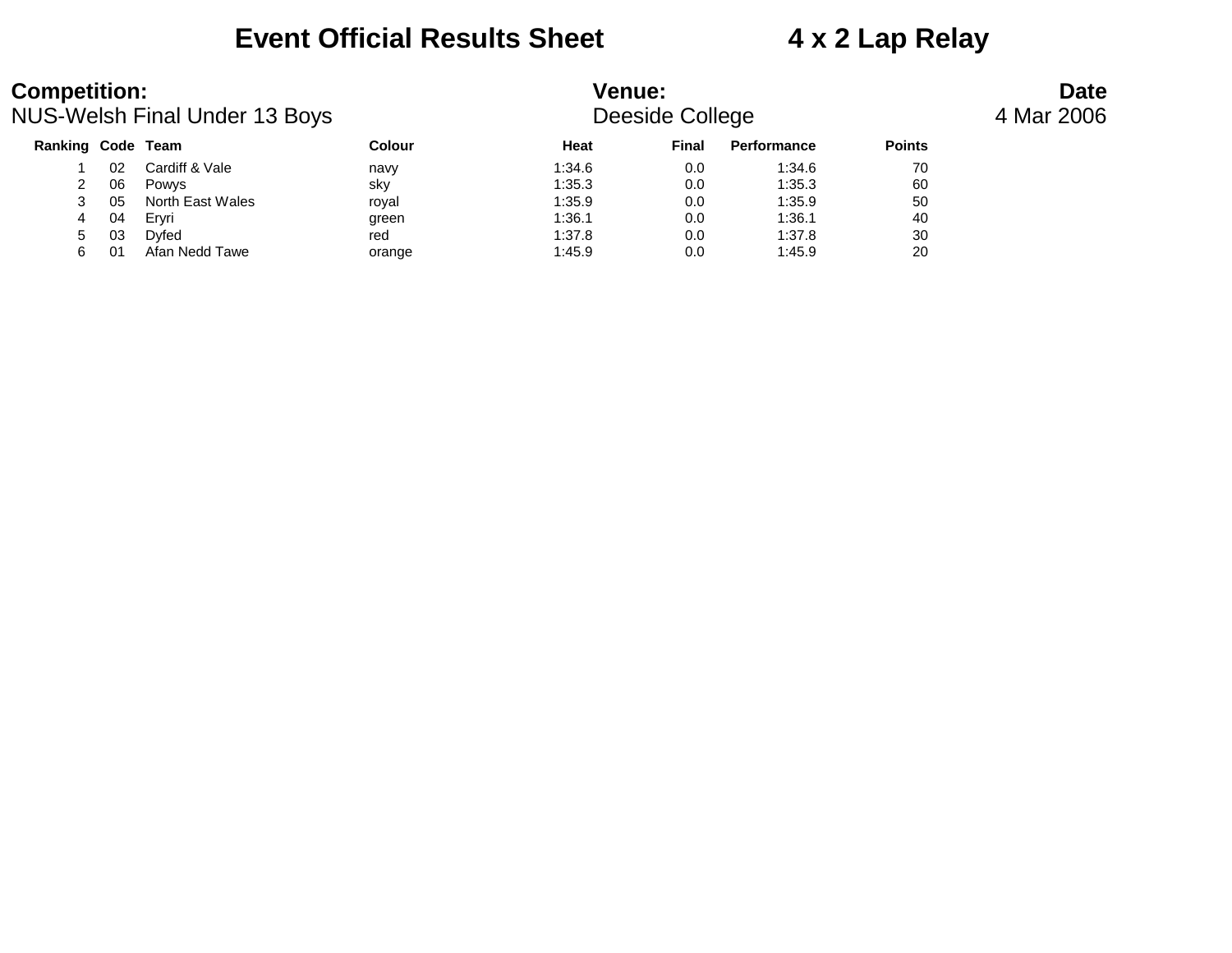### Results Sheet **High Jump**

| <b>Competition:</b><br><b>NUS-Welsh Final Under 13 Boys</b> |                                           |                                    |                                                | <b>Venue:</b><br><b>Deeside College</b> | <b>Date</b><br>4 Mar 2006 |               |  |
|-------------------------------------------------------------|-------------------------------------------|------------------------------------|------------------------------------------------|-----------------------------------------|---------------------------|---------------|--|
| Ranking                                                     | Team                                      |                                    | <b>Colour</b>                                  | <b>Points</b>                           |                           |               |  |
| $\overline{2}$<br>3<br>4<br>$\mathbf 5$<br>6                | Cardiff & Vale<br>Dyfed<br>Powys<br>Eryri | Afan Nedd Tawe<br>North East Wales | navy<br>red<br>sky<br>orange<br>green<br>royal | 58<br>49<br>38<br>27<br>20<br>18        |                           |               |  |
| Ranking Team                                                |                                           | <b>Colour</b>                      | <b>BibNo Name</b>                              |                                         | <b>Best</b>               | <b>Points</b> |  |
|                                                             | Cardiff & Vale                            | navy                               |                                                | 14 David Davies                         | 1.44                      | 30            |  |
| 2                                                           | Cardiff & Vale                            | navy                               |                                                | 20 Harry Wilson                         | 1.41                      | 28            |  |
| 3                                                           | Dyfed                                     | red                                |                                                | 29 Glenn Elsdon                         | 1.41                      | 26            |  |
|                                                             | $4 = Dyfed$                               | red                                |                                                | 26 Lewis Davies                         | 1.30                      | 23            |  |
|                                                             | $4 =$ Powys                               | sky                                |                                                | 65 Dale Hughes                          | 1.30                      | 23            |  |
| 6                                                           | Eryri                                     | green                              |                                                | 39 Danny Roberts                        | 1.30                      | 20            |  |
|                                                             | North East Wales                          | royal                              |                                                | 57 Daniel Hodgson                       | 1.25                      | 18            |  |
| $8=$                                                        | Afan Nedd Tawe                            | orange                             |                                                | 1 Josh Sampson                          | 1.25                      | 15            |  |
| 8=                                                          | Powys                                     | sky                                |                                                | 66 Jack Barrett                         | 1.25                      | 15            |  |
| 10                                                          | Afan Nedd Tawe                            | orange                             |                                                | 3 Sam Crocker                           | 1.25                      | 12            |  |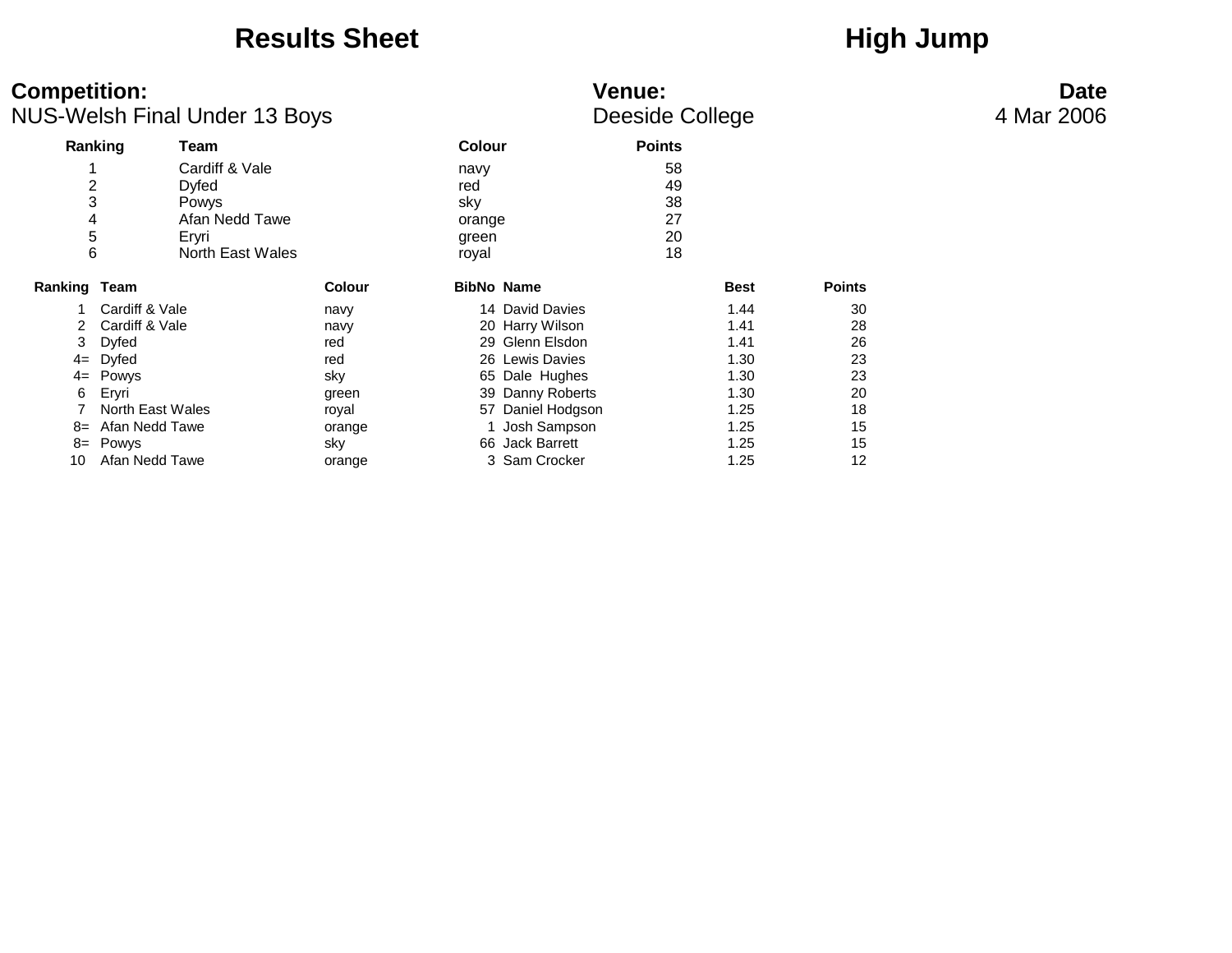### **Results Sheet Shot**

### **Competition: Venue: Date** NUS-Welsh Final Under 13 Boys **Deeside College 14 Mar 2006**

|                     |                  |                  |        |                   |                         |               | ັ           |               |
|---------------------|------------------|------------------|--------|-------------------|-------------------------|---------------|-------------|---------------|
|                     | Ranking          | Team             |        | <b>Colour</b>     |                         | <b>Points</b> |             |               |
|                     |                  | Afan Nedd Tawe   |        | orange            |                         | 0             |             |               |
|                     |                  | Dyfed            |        | red               |                         | 56            |             |               |
| $\overline{2}$      |                  | Powys            |        | sky               |                         | 42            |             |               |
| 3                   |                  | North East Wales |        | royal             |                         | 36            |             |               |
| 4                   |                  | Eryri            |        | green             |                         | 28            |             |               |
|                     | 5                | Cardiff & Vale   |        | navy              |                         | 22            |             |               |
| <b>Ranking Team</b> |                  |                  | Colour | <b>BibNo Name</b> |                         |               | <b>Best</b> | <b>Points</b> |
|                     | <b>Dyfed</b>     |                  | red    |                   | 30 Jonathon Gardiner    |               | 12.48       | 30            |
| 2                   | Eryri            |                  | green  |                   | 42 Sam Wood             |               | 10.17       | 28            |
| 3                   | Dyfed            |                  | red    |                   | 27 Andrew Drakely       |               | 9.81        | 26            |
| 4                   | Powys            |                  | sky    |                   | 70 Ben Hale             |               | 9.42        | 24            |
| 5.                  | Cardiff & Vale   |                  | navy   | 21                | Jean Baptiste Bruzelier |               | 9.07        | 22            |
| 6                   | North East Wales |                  | royal  | 58                | Jamie Stokes            |               | 8.92        | 20            |
|                     | <b>Powys</b>     |                  | sky    |                   | 63 Matthew Bufton       |               | 7.15        | 18            |
| 8                   | North East Wales |                  | royal  |                   | 52 Dan Peters           |               | 7.12        | 16            |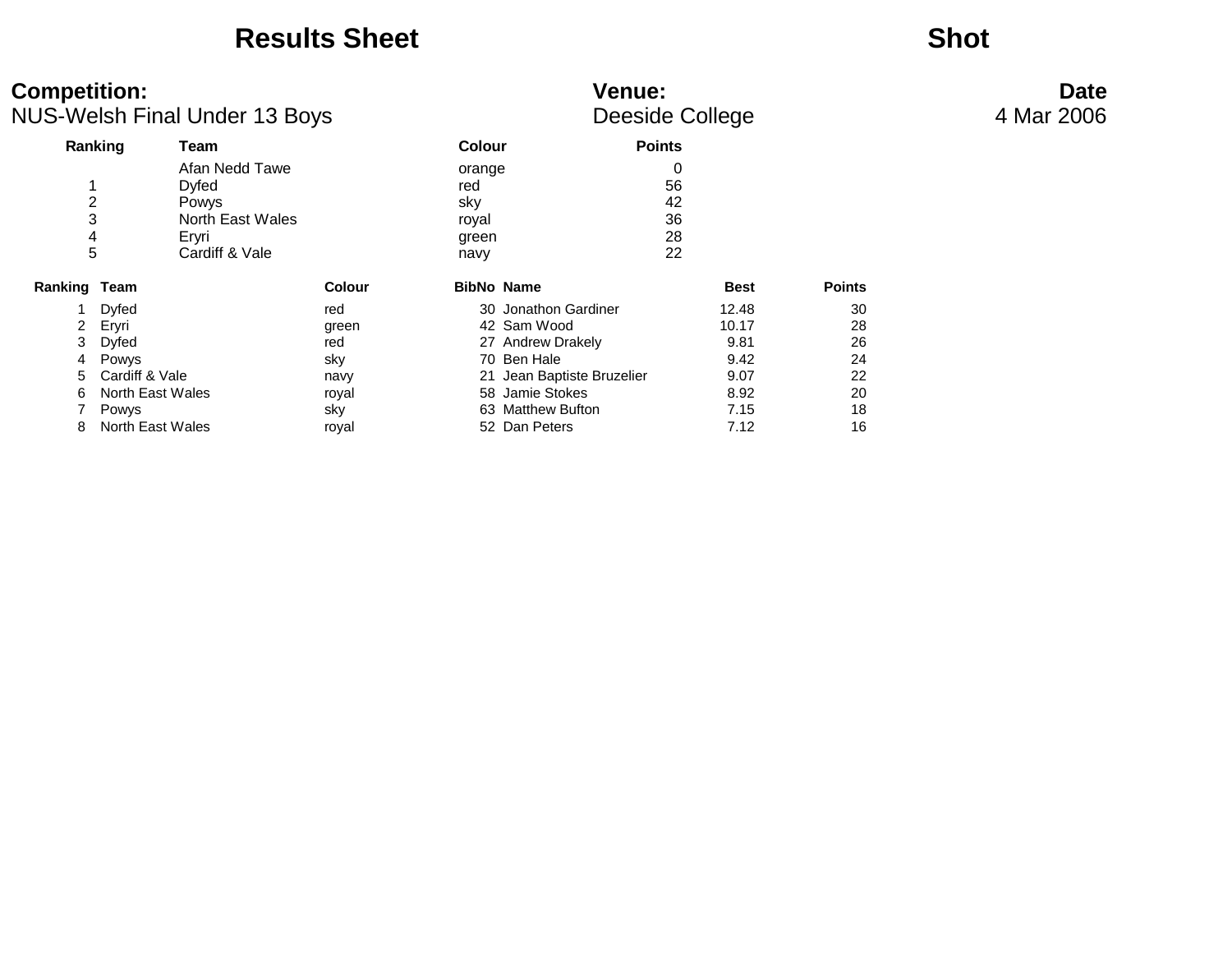### **Results Sheet Speed Bounce**

| <b>Competition:</b> | <b>NUS-Welsh Final Under 13 Boys</b> |               | <b>Venue:</b><br>Deeside College | <b>Date</b><br>4 Mar 2006 |
|---------------------|--------------------------------------|---------------|----------------------------------|---------------------------|
| Ranking             | Team                                 | <b>Colour</b> | <b>Points</b>                    |                           |
|                     | Afan Nedd Tawe                       | orange        | 0                                |                           |
|                     | Powys                                | sky           | 51                               |                           |
| 2                   | Ervri                                | green         | 46                               |                           |
| 3                   | North East Wales                     | royal         | 44                               |                           |
| 4                   | Cardiff & Vale                       | navy          | 38                               |                           |
| 5                   | Dyfed                                | red           | 19                               |                           |

| Ranking Team |                    | <b>Colour</b> | <b>BibNo Name</b>         | Total | <b>Points</b> |
|--------------|--------------------|---------------|---------------------------|-------|---------------|
|              | North East Wales   | roval         | 53 Charlie Hulson         | 74    | 30            |
|              | $2=$ Eryri         | green         | 41 Ryan Connelly          | 72    | 27            |
|              | $2 = Powys$        | sky           | 72 Tony Davies            | 72    | 27            |
|              | 4 Powys            | sky           | 64 Scott Pavey            | 68    | 24            |
|              | 5 Cardiff & Vale   | navy          | 22 Josef Whitmarsh-Knight | 67    | 22            |
|              | $6 = \text{Dyfed}$ | red           | 28 Steffan Davies         | 62    | 19            |
|              | 6= Ervri           | green         | 46 Ben Wright             | 62    | 19            |
|              | 8 Cardiff & Vale   | navy          | 23 Evan David             | 61    | 16            |
| 9            | North East Wales   | roval         | 56 Jack Swift             | 58    | 14            |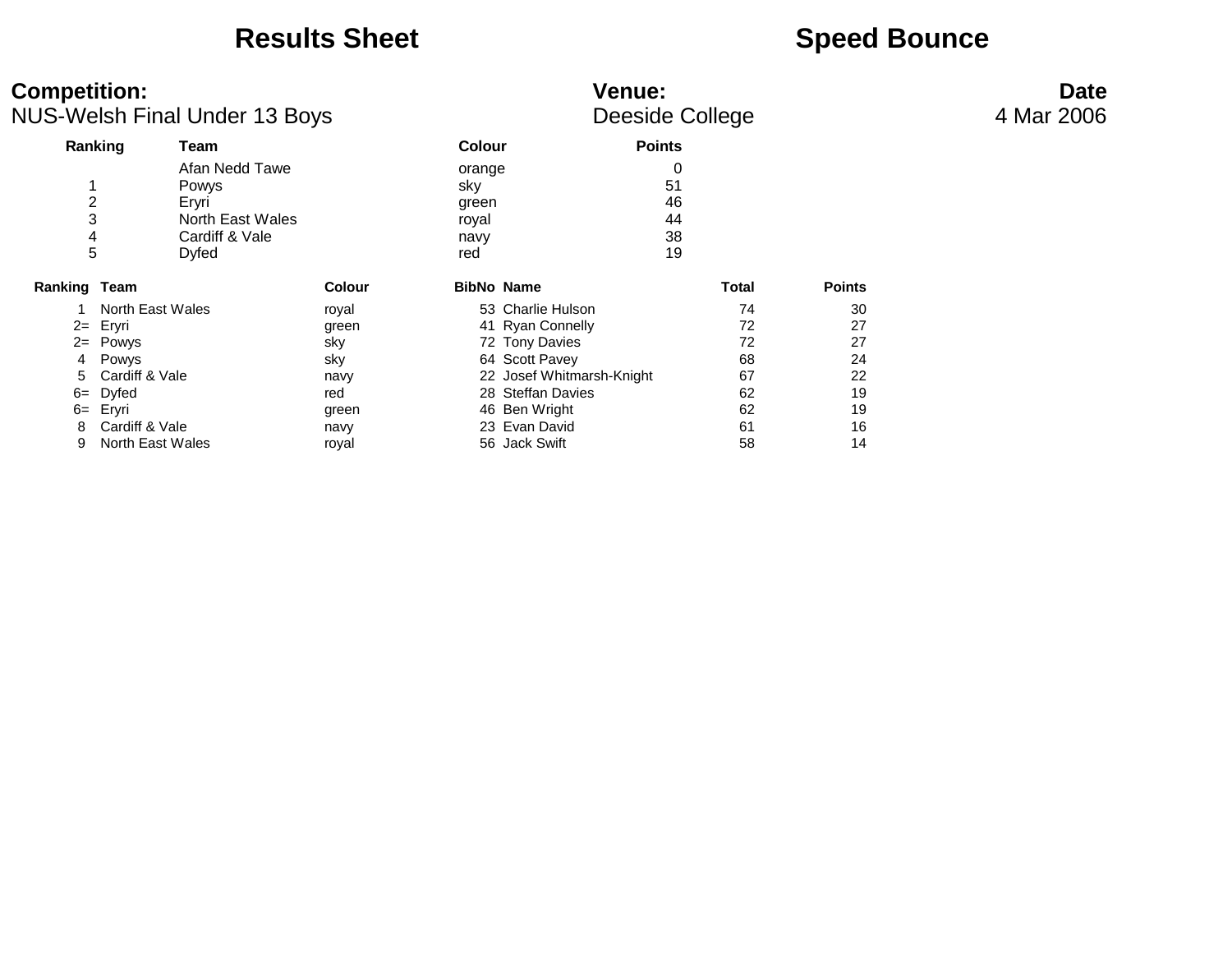### **Results Sheet Standing Long Jump**

| <b>Competition:</b><br><b>NUS-Welsh Final Under 13 Boys</b> |                               |                                                                                 |               | <b>Venue:</b><br>Deeside College               | <b>Date</b><br>4 Mar 2006 |                                 |             |               |  |
|-------------------------------------------------------------|-------------------------------|---------------------------------------------------------------------------------|---------------|------------------------------------------------|---------------------------|---------------------------------|-------------|---------------|--|
|                                                             | Ranking                       | Team                                                                            |               | <b>Colour</b>                                  |                           | <b>Points</b>                   |             |               |  |
|                                                             | $\overline{c}$<br>3<br>4<br>5 | Afan Nedd Tawe<br>Cardiff & Vale<br>North East Wales<br>Powys<br>Eryri<br>Dyfed |               | orange<br>navy<br>royal<br>sky<br>green<br>red |                           | 0<br>52<br>50<br>48<br>34<br>26 |             |               |  |
| <b>Ranking Team</b>                                         |                               |                                                                                 | <b>Colour</b> |                                                | <b>BibNo Name</b>         |                                 | <b>Best</b> | <b>Points</b> |  |
|                                                             | Cardiff & Vale                |                                                                                 | navy          |                                                | 18 Oliver Trotman         |                                 | 2.46        | 30            |  |
|                                                             | Powys                         |                                                                                 | sky           |                                                | 67 Richard Lewis          |                                 | 2.38        | 28            |  |
|                                                             | North East Wales              |                                                                                 | royal         |                                                | 49 Tyler Martin           |                                 | 2.29        | 26            |  |
| 4                                                           | North East Wales              |                                                                                 | royal         |                                                | 51 Mark Poglettke         |                                 | 2.24        | 24            |  |
| 5.                                                          | Cardiff & Vale                |                                                                                 | navy          |                                                | 15 Tony Ruiz              |                                 | 2.20        | 22            |  |
| 6                                                           | Powys                         |                                                                                 | sky           |                                                | 68 Rhys Davies            |                                 | 2.18        | 20            |  |
|                                                             | Eryri                         |                                                                                 | green         |                                                | 38 Liam Chester           |                                 | 2.10        | 18            |  |
| 8                                                           | Eryri                         |                                                                                 | green         |                                                | 43 Owain McGinary         |                                 | 2.09        | 16            |  |
| 9                                                           | <b>Dyfed</b>                  |                                                                                 | red           |                                                | 32 Emyr Hughes            |                                 | 2.08        | 14            |  |
| 10                                                          | Dyfed                         |                                                                                 | red           |                                                | 33 Sean Bergieres         |                                 | 2.04        | 12            |  |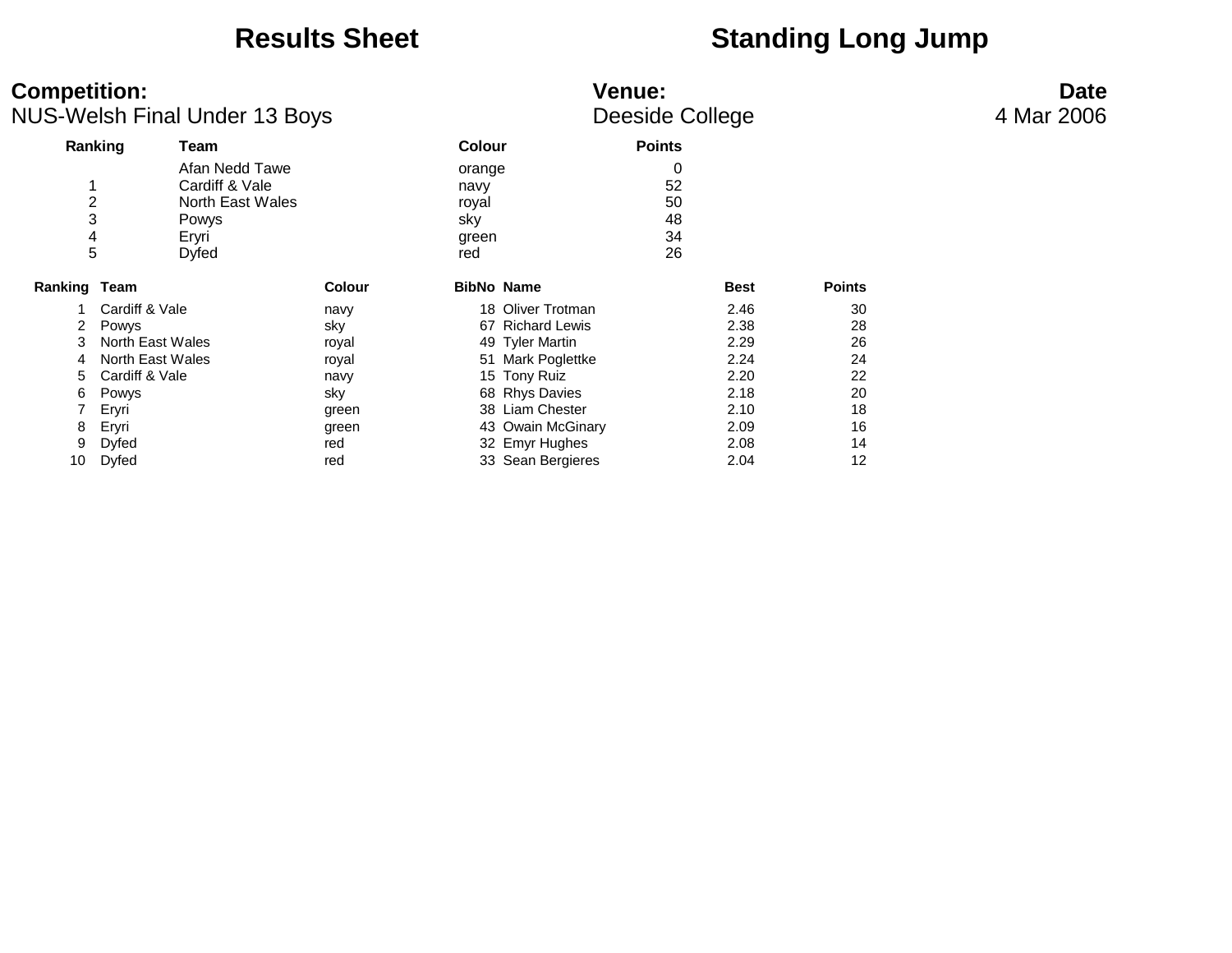### **Results Sheet Standing Triple Jump**

| <b>Competition:</b><br><b>NUS-Welsh Final Under 13 Boys</b> |                                                  |                                    |                                                | <b>Date</b><br>4 Mar 2006       |               |  |
|-------------------------------------------------------------|--------------------------------------------------|------------------------------------|------------------------------------------------|---------------------------------|---------------|--|
| Ranking                                                     | Team                                             |                                    | <b>Colour</b>                                  | <b>Points</b>                   |               |  |
| 2<br>3<br>4<br>5                                            | <b>Powys</b><br>Eryri<br>Cardiff & Vale<br>Dyfed | Afan Nedd Tawe<br>North East Wales | orange<br>sky<br>green<br>navy<br>royal<br>red | 0<br>58<br>48<br>34<br>24<br>20 |               |  |
| Ranking Team                                                |                                                  | <b>Colour</b>                      | <b>BibNo Name</b>                              | <b>Best</b>                     | <b>Points</b> |  |
|                                                             | Powys                                            | sky                                | 62 J Cook                                      | 7.06                            | 30            |  |
|                                                             | Powys                                            | sky                                | 69 Owen Davies                                 | 6.48                            | 28            |  |
| 3                                                           | Eryri                                            | green                              | 40 Rhodry Williams                             | 6.04                            | 26            |  |
| 4                                                           | North East Wales                                 | royal                              | 50 Daniel Burton                               | 5.92                            | 24            |  |
| 5.                                                          | Eryri                                            | green                              | 45 James Ross                                  | 5.80                            | 22            |  |
| 6                                                           | Dyfed                                            | red                                | 31 Jonathon Roderick                           | 5.68                            | 20            |  |
|                                                             | Cardiff & Vale                                   | navy                               | 13 Josh Swift                                  | 5.62                            | 18            |  |
| 8                                                           | Cardiff & Vale                                   | navy                               | 19 Aaron Cotterall                             | 5.33                            | 16            |  |